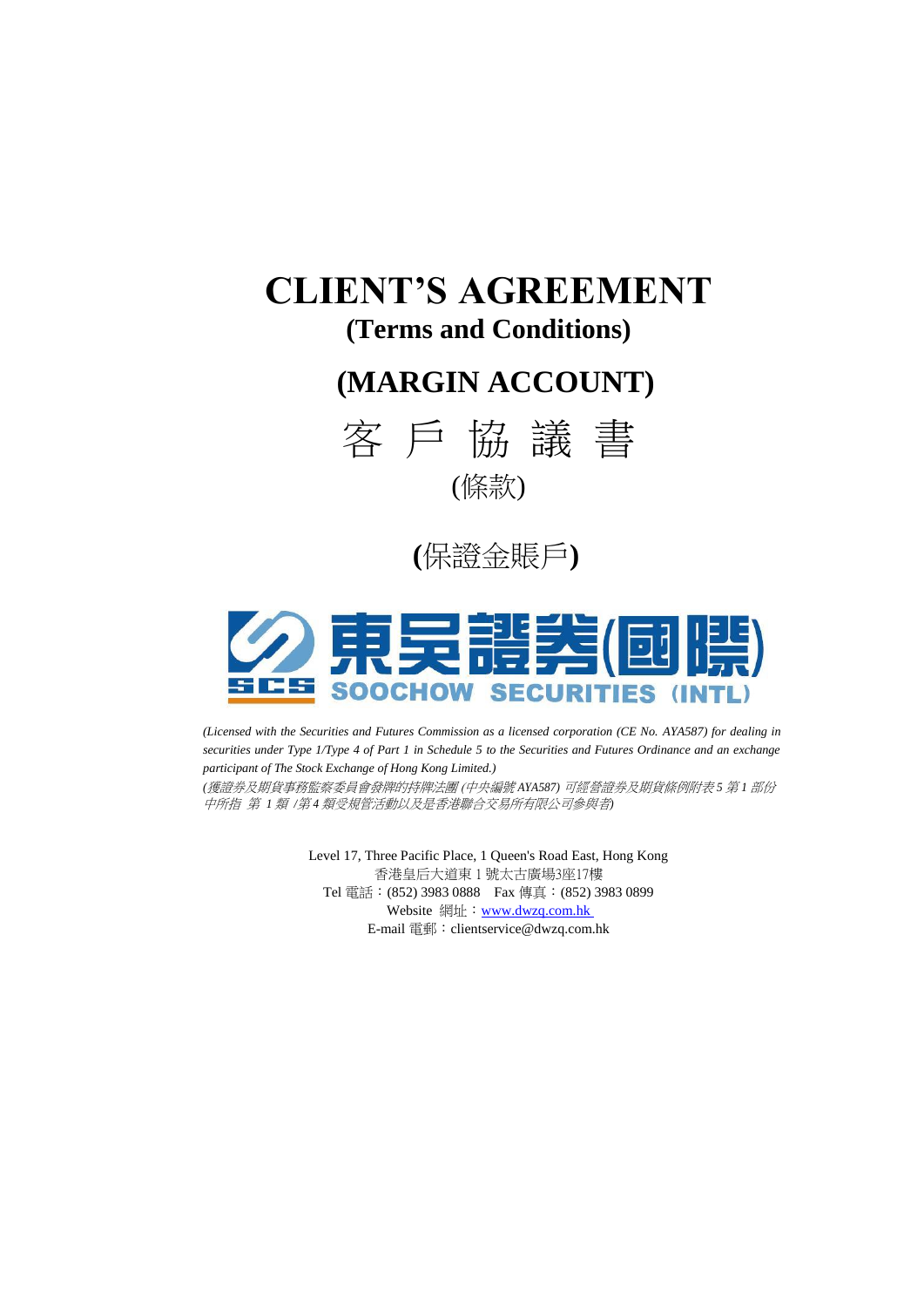# To:SOOCHOW SECURITIES INTERNATIONAL BROKERAGE LIMITED

致 : 東吳證券國際經紀有限公司

In consideration of your opening and maintaining at my/our request one or more securities trading account(s) ("the Account") for me/us and your agreeing to act as my/our agent or broker for the execution of orders for the purchase or sale of securities of every type and description, I/we, the undersigned hereby agree to effect Transactions as hereinafter defined subject to the following terms and conditions of this Agreement ("the Agreement"): 鑒於貴司諮詢本人(等)要求開立及持續運作一個證券買賣賬戶("賬戶")給本人(等),(以下簽署人); 又鑒於貴司同 意作為本人(等)的代理或經紀,執行各式及各類證券買賣指示("交易")見下文釋義,本人(等)茲同 意根據下列條 件進行交易:

## **1. The Account**

賬戶

- 1.1 I/We confirm that the information provided in the "Client Information Form" is complete and accurate. I/We will undertake to inform you of any material changes to that information. You are authorized to conduct credit enquiries on me/us to verify the information provided. 本人(等)確認「客戶資料表」表格 所載資料均屬完整及正確。倘該等資料有任何重要變更,本人(等)將會 通知貴司。本人(等)特此授權貴司 對本人(等)的財政信用進行查詢,以核實上述表格所載資料。
- 1.2 You will keep information relating to my/our Account confidential, but may provide any such information to The Stock Exchange of Hong Kong Limited ("Exchange"), Hong Kong Securities Clearing Company Limited ("the Clearing House") and Securities and Futures Commission ("SFC") to comply with their requirements or requests for information. 貴司將會對本人(等)賬戶的有關資料予以保密, 但貴司可以根據 香港聯合交易所有限公司("聯交所"),香港 中央結算有限公司("中央結算")及證券期貨事務監察委員會("證 監會")的規定或應其要求,將該等資料提供 予聯交所及證監會。

## **2. Laws and rules**

法例及規則

All transactions in securities which you effect on my/our instructions ("Transaction") shall be effected in accordance with all laws, rules and regulatory directions applying to you. This includes the rules of SFC and the Exchange and of the Clearing House. All actions taken by you in accordance with such laws, rules and directions shall be legally binding on me/us. 貴公司按本人(等)的指示而進行的一切證券交易("交 易"),須根據適用於貴司的一切法例、規則和監管指示 的規定而進行。這方面的規定包括證監會、聯交所 及中央結算的規則。貴司根據該等法例、規則及指示而 採取的所有行動均對本人(等)具有法律約束力。

#### **3. Authority**

授權

3.1 You (in the case of a corporation) authorize the Authorized Persons to have full authority to represent you in all matters in relation to all Transactions with the SOOCHOW SECURITIES INTERNATIONAL BROKERAGE LIMITED ("the Company") and to sign on your behalf all agreements and documents relating to the Account and its operation, Transactions and this Agreement. All such documents, instructions or orders which, if given or signed by the Authorized Persons, shall be

absolutely and conclusively binding on you provided that verbal orders or instructions from any one of the Authorized Persons shall be valid and effective and, if in writing and requires manual signature, the same shall be signed in accordance with the signing instructions specified in the Client Information Form. 你 (倘為法團) 授權獲授權人士在與東吳證券國際經紀有限公司(「本公司」)進行的所有交易所涉及的 一切事宜方面全權代表你,及代表你 簽署所有與戶口及其運作、交易及本協定有關的協定及文件。而所有 該等文件、指示或指令,如由獲授權 人士發出或簽署,且任何一個獲授權人士所作出的口頭指令或指示屬 合法有效,則對你具有絕對及不可推 翻的約束力,而所有上述文件、指示或指令如為書面形式且需親筆簽 署,則應按「客戶資料表」所指定的 簽署指示簽署。

3.2 If you are an individual who wishes to appoint Authorized Persons, you shall in addition to completing the Client Information Form, provide to the Company a duly executed power of attorney or other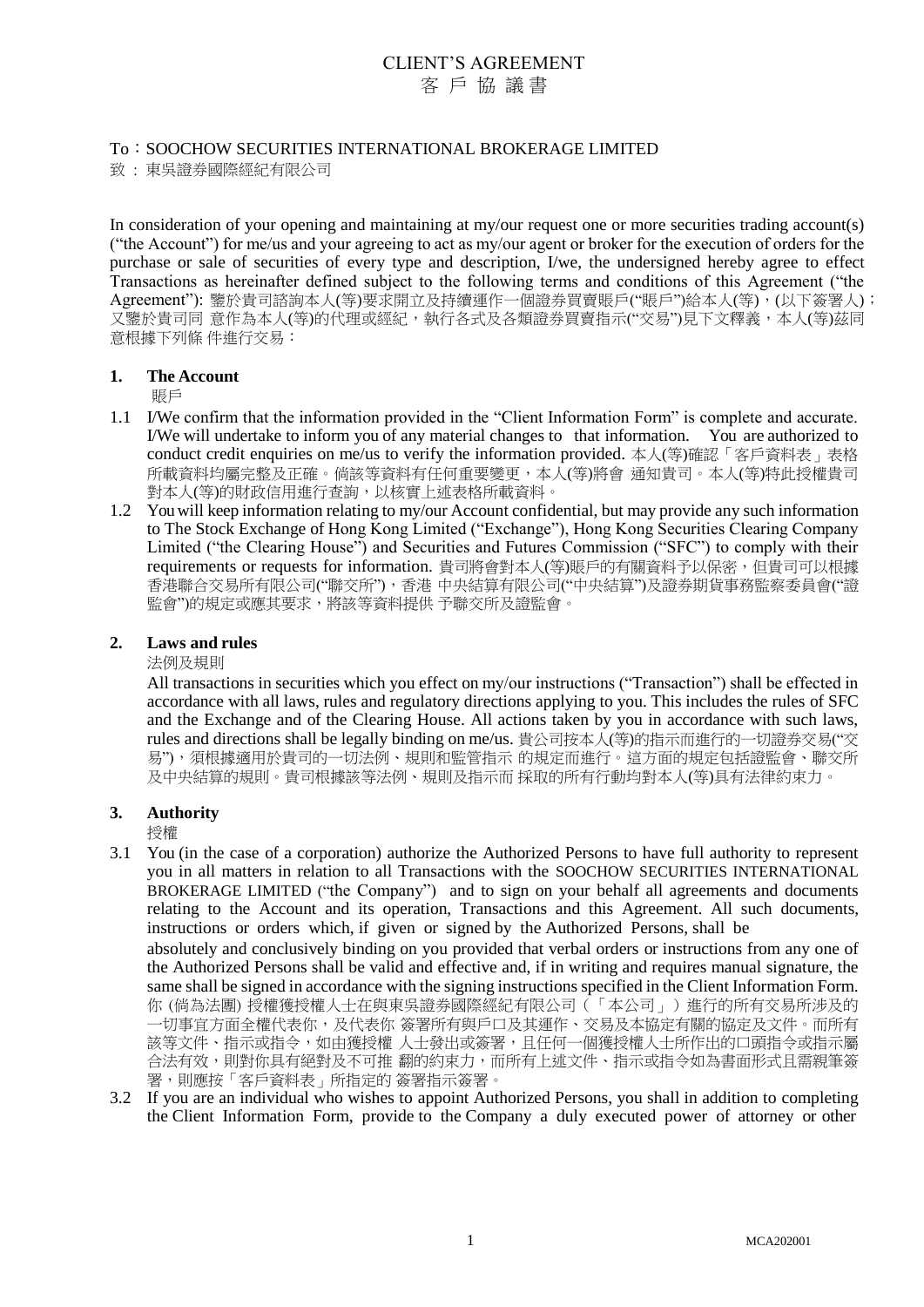similar instrument of appointment in a form prescribed by or acceptable to the Company. 倘你屬個人且希 望委任獲授權人士,除填具「客戶資料表」之外,你必須向本公司呈交一份格式由本公司 指定或認可已簽 署的授權書或其他類似委任文件。

- 3.3 You confirm and agrees that you retain full responsibility for all Transactions and the Company is responsible only for the execution, clearing and carrying of Transactions and has no responsibility or obligation regarding any conduct, action, representation or statement of any introducing firm, investment advisor or other third party in connection with the Account or any Transaction therein. The Company is also not responsible to you with respect to the profitability, tax, legal or accounting consequences of any Transactions. 你確認及同意對所有交易承擔全部責任,本公司僅負責執行、結算及進行交易,對任何介紹 行、投資顧問 或其他與戶口或其中所包含的交易有關的第三方的任何行為、活動、表述或聲明,本公司概 不承擔任何責 任或義務。就任何交易的盈利能力、稅項、法律或會計的後果,本公司亦不會對你承擔責 任。
- 3.4 You authorize the Company to instruct such correspondent agent as the Company may in its absolute discretion deem fit to execute Transactions and acknowledges that the terms of business of such correspondent agent and the rules of any exchange and clearing house on and through which such Transactions are executed and settled shall apply to such Transactions and shall be binding on the Client. 你授權本公司可絕對酌情決定委任適合於執行交易的代理經紀,並承認上述代理經紀的業務條款及任何交 易所及結算所的規則應適用於該等交易,並對你具有約束力。

## **4. Transaction**

交易

4.1 Any day order for purchase or sale of Securities placed by me/us that has not been executed before the close of business of the relevant Exchange or such other expiration date required by the Exchange or such other later time as I/we and you may agree shall be deemed to have been cancelled automatically. 由本人(等)發出的任何買賣證券的當天指令,倘在相關交易所營業時間結束或該交易所規定的其他期限屆

滿時,或本人(等)與貴司協議的其他較後時間尚未執行,則應視作自動取消。

- 4.2 I/we authorize you, at any time and at your absolute discretion, for the purpose of obtaining a better execution price and/or reducing the volume of Instructions, to consolidate and/or disaggregate my/our Instructions to purchase and/or sell Securities on my/our behalf with similar instructions received from your other customers, provided that such consolidation or disaggregation shall not result in the execution of the Instructions at a price less favourable than could have been achieved had the Instructions been executed individually, and provided further that, in the event of there being insufficient Securities available to satisfy purchase orders so consolidated, the number of Securities actually purchased shall be given to each individual Instruction in the order in which those orders were received by the Company. 本 人(等)授權貴司在任何時候擁有絕對酌情權,為取得較好的成交價及/或減少指示數量而代表本人(等) 購 買及/或出售證券的指示,與貴司收到的其他客戶的類似指示,進行合併及/或分拆處理,惟該等合併 或 分拆不應導致執行該等指示的價格低於其單獨執行時所獲得的價格。而且倘無足夠證券滿足如此合併的 購 買指令,則實際購買的證券數量將按貴司獲得彼等指令的先後次序分配予各單獨指示。
- 4.3 I/We acknowledge and agree that any Instructions given or purported to be given by any means to you by me/us or by any Authorized Person and which are acted on or relied on by you shall at all times be irrevocable and bind me/us, whether or not such Instructions are in fact given or authorized by me/us. Under no circumstance you have any duty to enquire or verify the identity or authority of the person giving instruction by any accepted means. 本人(等)承認及同意,本人(等)或任何獲授權人士透過任何方 式向貴司發出的或意圖發出的而貴司已據此 行事或視之為依據的任何指示,無論何時均屬不可撤銷且對 本人(等)具約束力,不論該等指示實際上是否 由本人(等)發出或是否獲本人(等)授權。在任何情況下,貴 司均無義務透過任何已接受的方式向發出指示 人士的身份或許可權作出查問或核實。
- 4.4 I/We acknowledge that once an Instruction has been made it may not be possible to cancel or change the Instruction. 本人(等)承認,指示一經發出,即可能無法取消或更改。
- 4.5 You will act as my/our agent in effecting Transaction unless you indicate in the statement or confirmation relevant to such Transaction that you are acting as principal. 除貴司在結單或其他確認單據內註明以自己 本身名義進行交易外,貴司將以本人(等)的代理人身份進行交易。
- 4.6 I/We will notify you when a sale order relates to securities which I/we do not own i.e. involves short selling in compliance of section 170 of Securities and Futures Ordinance. 倘沽盤是有關非由本人(等)擁 有的證券,即涉及賣空交易,本人(等)將會通知貴司,以便符合證券及期貨 條例第 170 條。
- 4.7 On all Transaction, I/we will pay your fee, commissions, charges and disbursements incurred by you, as notified to me/us, as well as applicable levies, trading fee and clearing fee imposed by the SFC, the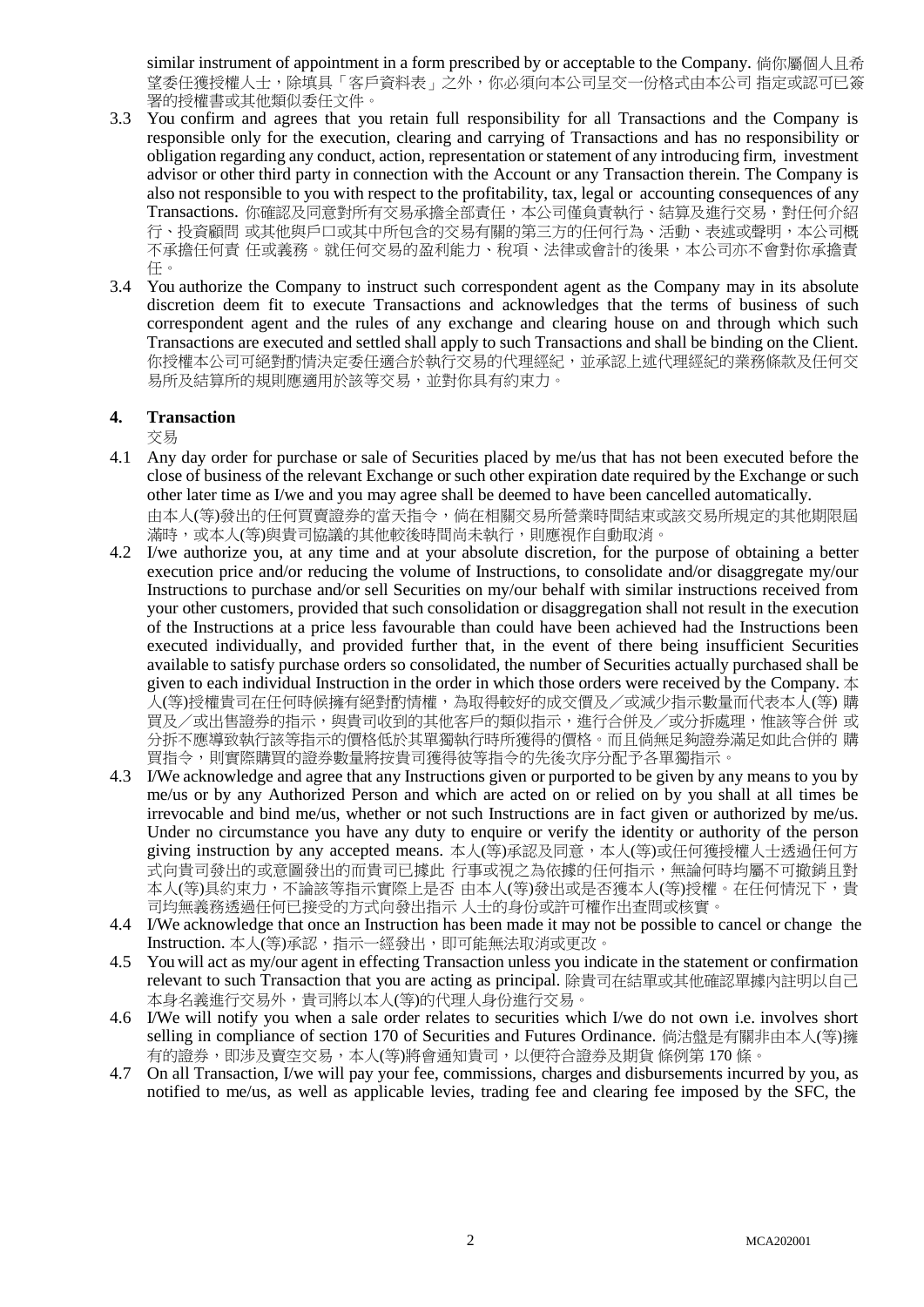Exchange and the Clearing House, as the case may be, and all applicable stamp duties. You may deduct such commissions, charges, levies, trading fee and clearing fee and stamp duties from the Account. 本人(等)會就所有交易支付貴司通知本人(等)的佣金和所有收費,繳付證監會、聯交所、中央結算的適用 交易征費、交易費及結算費,並繳納所有有關的印花稅。貴司可以從賬戶中扣除該等佣金、收費、交易徵 費、交易費、結算費及印花稅項。

- 4.8 Unless otherwise agreed, in respect of each Transaction, unless you are already holding cash or securities on my/our behalf to settle the Transaction, I/we will 就每一宗交易,除另有協定外或除非貴司已代表本人 (等)持有現金或證券以供交易交收之用,否則本人(等) 將會在貴司就該項交易通知本人(等)的期限之前,
	- pay you cleared funds or deliver to you securities in deliverable form; or 向貴司交付可即時動用的資金或可以交付的證券;或
	- otherwise ensure that you have received such funds or securities. 以其他方式確保貴司收到此等資金或證券。

by such time as you have notified me/us in relation to that Transaction. If I/we fail to do so, you may 倘本人(等)未能這樣做,貴司可以

- in the case of a purchase Transaction, sell the purchased securities; and (如屬買入交易)出售買入的證券;及
- in the case of a sale Transaction, borrow and/or purchase securities in order to settle the Transaction.
	- (如屬賣出交易)借入及 / 或買入證券以進行交易的交收。
- 4.9 I/we will be responsible to you for any losses and expenses resulting from my/our settlement failures.  $\pm$ 人(等)將會負擔貴司因本人(等)未能進行交收而引起的任何損失及開支。
- 4.10 I/we agree to pay interest on all overdue balance (including interest arising after a judgment debt is obtained against me/us) at such rates and on such other terms as you have notified me/us from time to time. 本人(等)同意就所有逾期未付款項(包括對本人(等)裁定的欠付債務所引起的利息),按貴司不時通知 本人 (等)的利率及其他條款支付利息。
- 4.11 In the case of a purchase Transaction, if the selling broker fails to deliver on the settlement date and you have to purchase securities to settle the Transaction, I/we shall not be responsible to you for the costs of such purchase. 就買入交易而言,倘賣方經紀未能於交收日內交付證券, 導致貴司須買入證券進行交收, 本人(等)毋須為 買入該等證券的費用向閣下負責。
- 4.12 The Account(s) shall be in Hong Kong Dollars or such other currencies as you may agree from time to time and in the event that I/we instruct you to effect any sale or purchase of securities in a currency other than Hong Kong Dollars, any profit or loss arising as a result of fluctuation in the exchange rate of the relevant currencies will be for the account of me/us solely. If I/we do not settle the liability with the relevant foreign currency, you shall have the right to convert any amount of the currency standing to the credit of the Account to a foreign currency amount or to buy in the foreign currency on behalf of me/us to settle the relevant liability. I/We shall pay and bear any losses and expenses that you have paid and have to bear. Any conversion from one currency into another required to be made for performing any action or step taken by you under this Agreement may be effected by you in such manner and at such time as it may in its absolute discretion decide. 賬戶必須以港元或貴司不時同意之其他貨幣為單位,若本人(等)指示貴司 以港幣以外之其他貨幣進行證券 買賣,本人(等)必須單獨承擔由有關貨幣兌換波動而導致之任何收益或損 失。如本人(等)未能以相關之外 幣繳付其外幣債務,貴司有權選擇將本人(等)戶口內任何其他貨幣之款項 兌換為有關外幣,或代本人(等) 買入有關外幣以抵銷其外幣債務。而本人(等)將需負擔貴司因而引起的任 何損失及開支。貴司可以依照其 全權決定之形式和時間兌換貨幣,以實行其在本協議下採取之任何行動 或步驟。
- 4.13 All payments to be made by me/us to you in a currency other than Hong Kong Dollars shall be in freely transferable and immediately available funds clear of any taxes, charges or payments of any nature when received by you. 若本人(等)以港幣以外之其他貨幣給貴司付款,當貴司收到此等款項時, 此等款項必須是 可以自由轉讓和 即時應用的,並已經清繳任何稅項、收費或任何性質的開支。

# **5. Order and Order Recording**

買賣指示及電話記錄買賣指示

- 5.1 You may accept instructions from me/us or my/our Authorized Person for order of Transaction by telephone or in writing sent by facsimile or by post. You may also accept instructions in your prescribed order form signed by me/us or my/our Authorized Person in your presence. In all cases, you shall time-stamp such instructions in the order as they are received. 貴司可接納本人(等)或獲授權人士 使用電話、圖文傳真或郵遞方式發出之書面指示買賣證券。貴司亦可接納本人(等)或獲授權人士親臨 貴司 辦公室填寫貴司的買賣證券指示表格。全部的指示,貴司將以其次序前後蓋上時間印章。
- 5.2 I/we declare that you shall not be liable for delay in acting or for any inaccuracy, interruption, error or delay or failure in transmission of my/our instructions by facsimile unless there is fraud or wilful default on your part. 本人(等)聲明,除非貴司欺詐或蓄意失責,否則貴司無須因延遲執行,或本人(等)透過圖文 傳真方式發出 的指示在傳送上出現誤差、干擾、出錯、延遲或未能傳達而負責。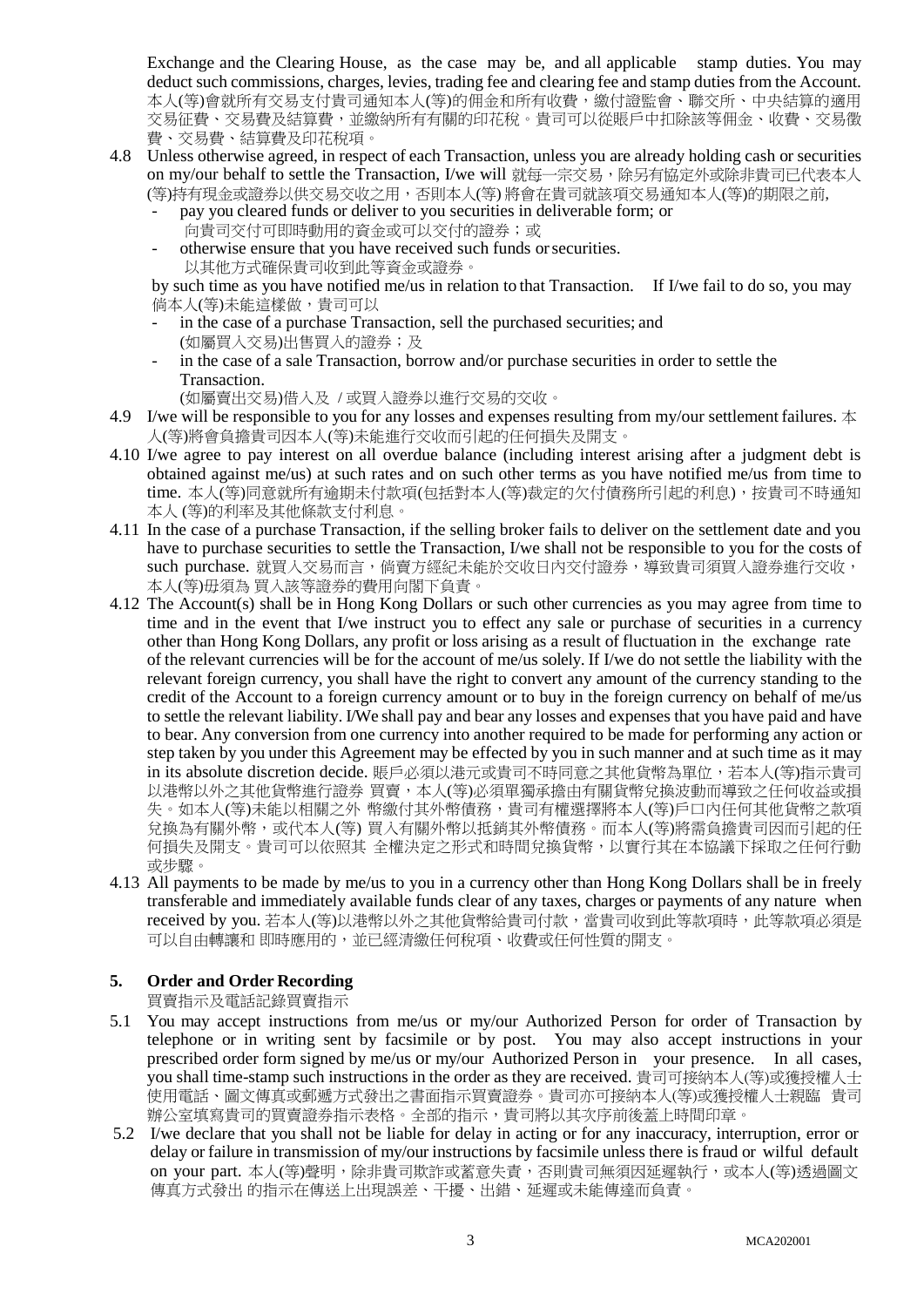- 5.3 In the event of receipt of conflicting instructions you may refuse to act on any of the instructions until you have received unequivocal instructions. 倘若貴司收到互相抵觸的指示時,貴司可拒絕執行任何此等 指示,直至接到明確的指示為止。
- 5.4 You may, in your absolute discretion, refuse to accept instructions without giving any reason therefor, but shall not in any circumstances whatsoever be liable for loss of profit, damages, liability, cost or expenses suffered or incurred by me/us arising out of such refusal. 貴司有絕對酌情權決定拒絕本人(等) 的指示而無須對此作出解釋,並且無須在任何情況下對此拒絕所引致 本人(等)失去的盈利、損失、經濟 責任、支出或費用作出負責。
- 5.5 You may record telephone conversation in connection with receiving orders and instructions through your telephone recording system. I/we acknowledge that such records are your sole property and it will be accepted as final and conclusive evidence of the orders or instructions given in case of disputes. 本人(等)同意貴司可由貴司的電話錄音系統記錄電話交談中有關買賣指示。本人(等)承認該記錄由貴司擁 有,並接受如有糾紛時,此錄音為最後及最終之證據。
- 5.6 Where a discrepancy occurs between instructions given by telephone or facsimile and any other means, including any subsequent written confirmation, your record of the telephone instruction or facsimile instructions shall prevail. 凡經電話或圖文傳真發出的指示,與後來以書面發出的指示在意義上有差異時, 則須以貴司的電話錄音或 收到的圖文傳真指示記錄為准。

## **6. New Listing of Securities**

新證券上市

- 6.1 In the event that I/we request and authorize you to apply for Securities in respect of a new listing and/or issue of Securities on the Exchange as my/our agent and for my/our benefit or for the benefit of any other person, I/we hereby warrants to and for your benefit that you have authority to make such application on the my/our behalf. 本人(等)要求並授權貴司以代理人身份為本人(等)或任何其他人士的利益,申請在交易所 新上市及/或發行證券,為了貴司的利益,本人(等)保證貴司有權代表本人(等)提出該等申請。
- 6.2 I/We shall familiarise myself/ourselves and comply with all the terms and conditions governing the Securities of the new listing and/or issue and the application for such new Securities set out in any prospectus and/or offering document and the application form or any other relevant document in respect of such new listing and/or issue and I/we agree to be bound by such terms and conditions in any such transaction I/we may have with you. 本人(等)應熟悉及遵守招股章程及/或發行文件,及申請表格或其他 相關文件內所載列管轄新上市及/或 發行該等證券及其申請的所有條款及條件,本人(等)同意與貴司進行 的任何相關交易中受該等條款及條件約束。
- 6.3 I/We hereby give you all the representations, warranties and undertaking on which application for Securities in a new listing and/or issue is required to give (whether to the issuer, sponsors, underwriters or placing agents of the relevant Securities, the Exchange or any other relevant regulator or person).  $\pm \lambda$ (等)茲向貴司作出申請新上市及/或發行證券時必須作出的所有陳述、保證及承諾(不論向相關證券 發行 人、保薦人、包銷商或配售代理、交易所或任何其他相關監管機構或人士作出)。
- 6.4 I/We hereby further declare and warrant, and authorize you to disclose and warrant the Exchange or any application form (or otherwise) and to any other person as appropriate, that any such application made by you as its agent is the only application made, and the only application intended to be made, by me/us or on my/our behalf, to benefit me/us or the person for whose benefit my/our applying. I/We acknowledge and accept that the aforesaid declaration and warranty will be relied upon by you and by the issuer, sponsors, underwriters or placing agents of the relevant Securities, the Exchange or any other relevant regulator or person in respect of any application made by you as my/our agent. 本人(等)進一步聲明及保 證,並授權貴司在申請表格(或其他文件)向交易所或及任何其他適當人士披露 及保證,貴司提交的任何 相關申請,乃由本人(等)或代表本人(等)為自身或本人(等)代為申請的人士之利益, 提交及有意提交的唯一申 請。本人(等)承認並接受,貴司及相關證券發行人、保薦人、包銷商或配售代理、 交易所或任何其他相關監 管機構或貴司作為本人(等)代理所提交任何申請之相關人士,均可依憑前述聲明及保證。
- 6.5 I/We acknowledge that any application made by an unlisted company which does not carry on any business other than dealing in Securities and in respect of which I/we exercise statutory control shall be deemed to be an application made for the benefit of me/us. 本人(等)承認, 倘申請由一間除證券買賣外並 未有從事其他業務的非上市公司提交,而且本人(等)對該公司具法定控制權,則該等申請須視作為本人(等) 的利益而作出的。
- 6.6 I/We recognize and understand that the legal, regulatory requirements and market practice in respect of applications for securities may vary from time to time as may the requirements of any particular new listing or issue of securities. I/We undertake to provide you such information and take such additional steps and make such additional representations, warranties and undertakings as may be required in accordance with such legal, regulatory requirements and market practice as you may in your absolute discretion from time to time. 本人(等)確認及明白,有關證券申請的法律、監管要求及市場慣例均會不時作出變化,而任何一 種新上市 或發行證券的規定亦會改變。本人(等)承諾根據相關法律、規管要求及市場慣例 (按貴司不時行使 絕對酌情 權所決定的),向貴司提供相關資料,採取額外相關措施,並作出額外聲明、保證及承諾。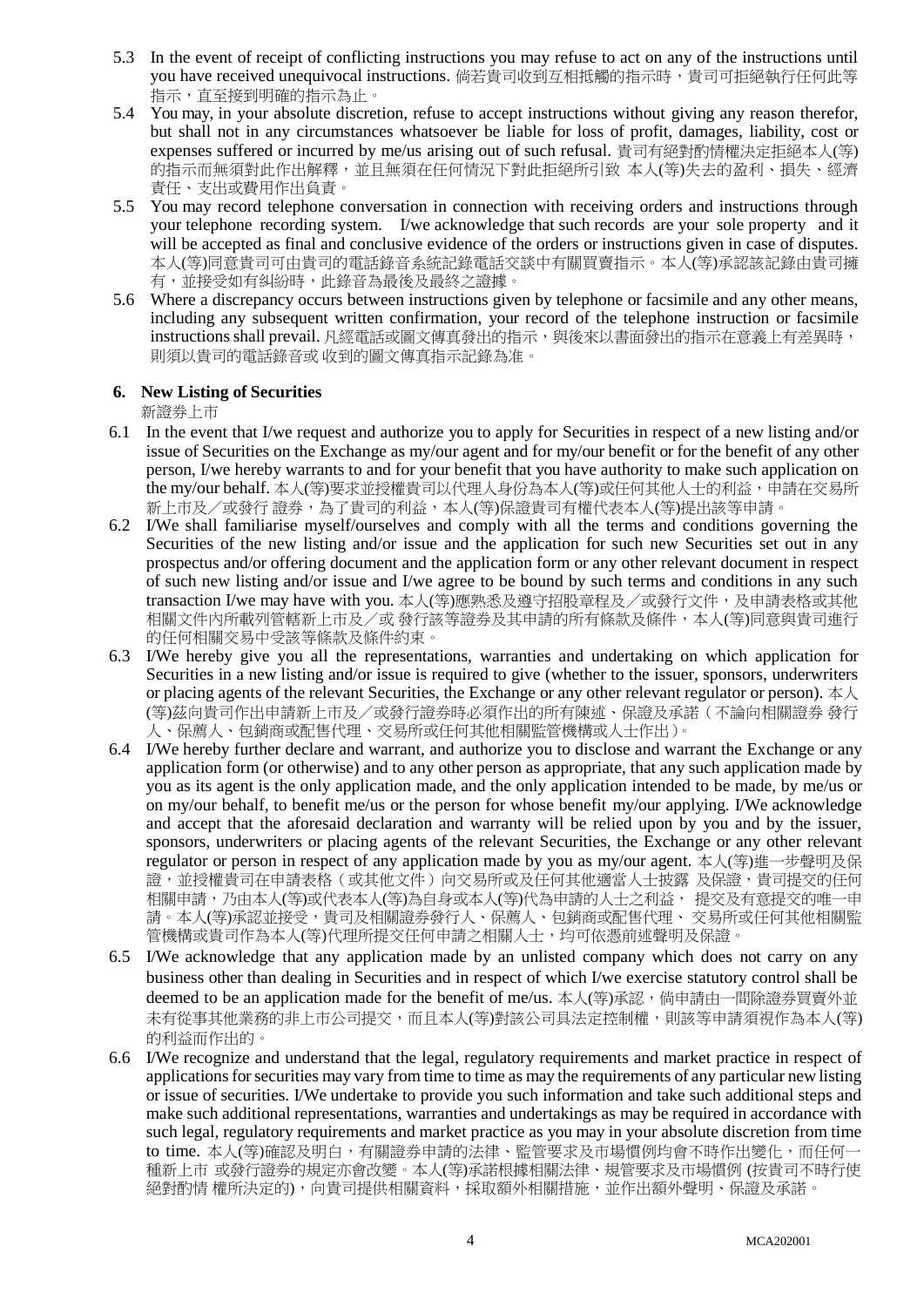# **7. Conflict of Interest**

利益衝突

- 7.1 You and your directors, officers or employees may trade on their own account of any of the Associate. 貴司及董事、高級職員或僱員可為其任何聯營公司的賬戶進行交易。
- 7.2 You are authorized to buy, sell, hold or deal in any Securities or take the opposite position to my/our order whether it is on your own account or on behalf of the Associate or your other customers. 不論貴司是自營 買賣或代表聯營公司或其他客戶買賣,貴司獲授權買入、賣出、持有或買賣任何證券,或 採取與本人(等) 指令對立的持倉。
- 7.3 You are authorized to match my/our orders with those of other clients.
- 貴司獲授權將本人(等)指令與其他客戶指令進行對盤。
- 7.4 You are authorized to effect Transactions in Securities where you or your Associate has a position in the Securities or is involved with those Securities as underwriter, sponsor or otherwise. 貴司獲授權在貴司持 有證券或作為證券包銷商、保薦人或參與其他工作時進行證券交易。

# 8. Client Identity/Ultimate Beneficiary

客戶身份 **/** 最終受益人

Subject to the provisions herein, I/we shall, in respect of transaction in which I/we are not acting as principal, immediately upon demand by you inform SFC, the Exchange and/or any other exchange, governmental or regulatory authority in any jurisdiction directly and/or through you or through your agents/nominees of the identity, address and contact details of 在符合本協議書中條文的規定下,凡有關 本人(等)並非以主事人或最終受益人之身份進行的交易,本人(等) 將應貴司的要求即時向證監會、聯交所 及 /或任何其他司法管轄區的交易所、政府或監管機構提供受益人下列資料:

- (i) the person or entity ultimately responsible for originating the instruction in relation to the relevant transaction; and 最終負責引發有關交易的指示的人士或實體的身份、位址及聯絡詳情;及
- (ii) the person or entity that stands to gain the commercial or economic benefit of the relevant transaction and/or bear its commercial or economic risk. 會獲取有關交易的商業或經濟利益或須承 擔其商業及 / 或經濟風險的人士或實體的身份、位址及聯 絡詳情。

and, in case of an entity, the investment fund or account, the manager of that entity, the investment fund or account.

並且,如實體者是投資基金或賬戶,則提供該投資基金或賬戶的經理人資料。

(iii) My/Our agreement in above will continue in effect notwithstanding the termination of this Agreement.

即使本協定終止,上文之協定將繼續有效。

# **9. Safekeeping of Securities**

證券的保管

- 9.1 Any securities which are held by you for safekeeping may, at your discretion:
	- 寄存貴司妥為保管的任何證券,貴司可以酌情決定:
		- (in the case of registrable securities) be registered in my/our name or in the name of your nominee; or
			- (如屬可註冊證券)以本人(等)的名義或以貴司的代理人名義登記;或
		- be deposited in safe custody in a designated account with the Clearing House or your bankers or with any other institution approved by the SFC, which provides facilities for the safe custody of documents. In the case of securities in HKSAR, such institution shall be acceptable to the SFC as a provider of safe custody services.

存放於貴司在中央結算、往來銀行或其他經由證監會提供文件保管設施的機構內所特定的賬戶妥為 保管。如屬香港的證券,該機構應為證監會認可的提供保管服務機構。

- 9.2 Where securities are not registered in my/our name, any dividends or other benefits arising in respect of such securities shall, when received by you , be credited to my/our Account or paid or transferred to me/us, as agreed with you. Where the securities form part of a larger holding of identical securities held for your clients, I/we shall be entitled to the same share of the benefits arising on the holding as my/our share of the total holding. 倘證券未以本人(等)的名義登記, 貴司於收到該等證券所獲派的任何股 息或其他利益時,須按本人(等)與 貴司的協議存記入本人(等)的賬戶或支付予或轉賬予本人(等)。倘該等 證券屬於貴司代客戶持有較大數量 的同一證券的一部份,本人(等)有權按本人(等)所占的比例獲得該等證 券的利益。
- 9.3 You are not bound to deliver securities belonging to me/us bearing serial numbers identical with those transferred to me/us so long as the securities delivered are of the same class, nominal amount and rank pari passu with those originally transferred subject always to any capital re-organization which may have occurred in the meantime. 貴司不須交回本人(等)的證券,其編號須與轉讓予本人(等)的證券編號相符, 只要該等證券是同類型,而 值相等及其權益與原本轉讓予本人(等)的證券相同,當然除了受其間資本重 組另有規定外。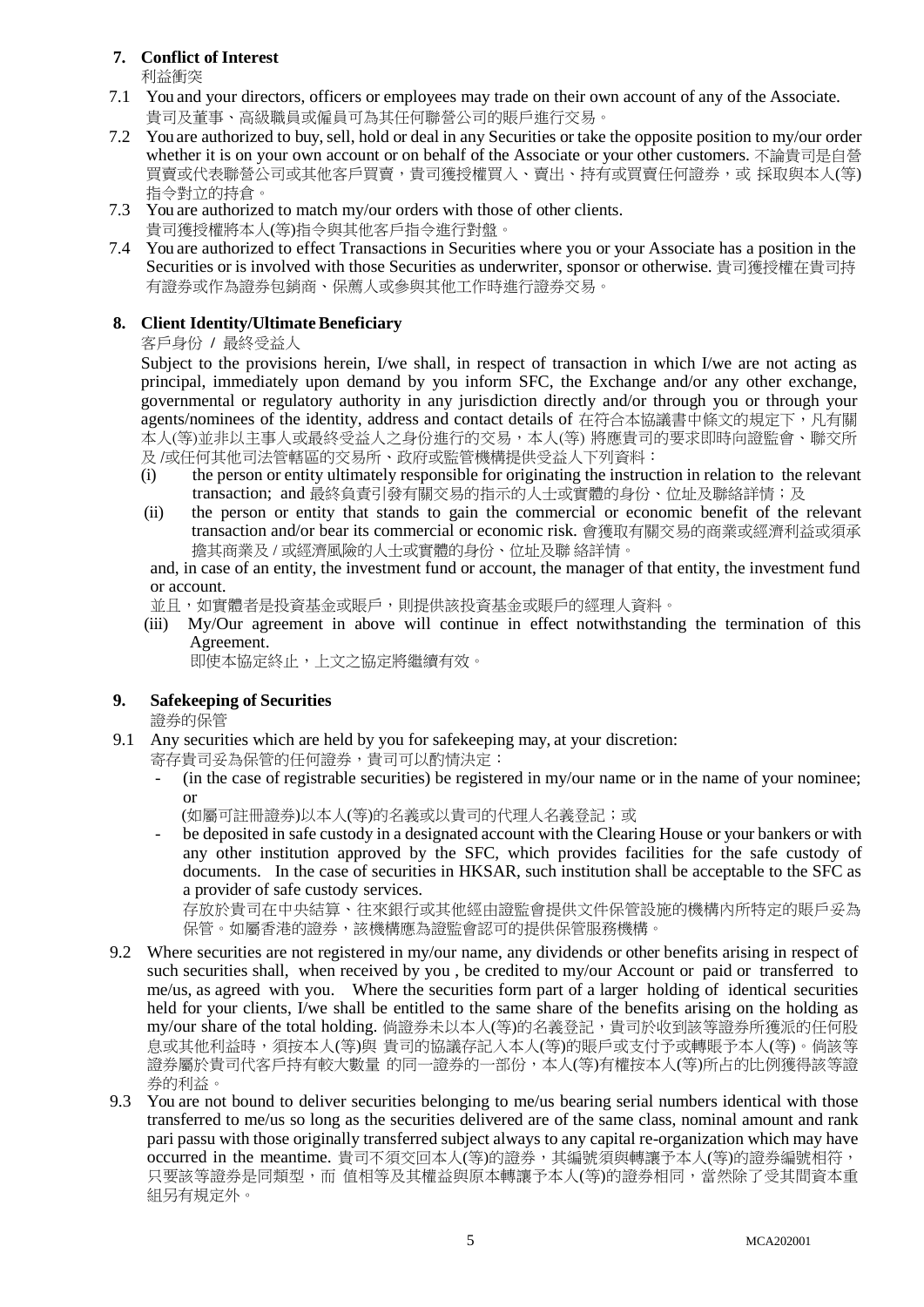## **10. Moneys in the Account**

賬戶中的款項

- 10.1 Any cash held for me/us, other than cash received by you in respect of Transaction and which is on-paid for settlement purpose or to me/us, shall be credited to a client trust account maintained with a licensed bank as required by applicable laws from time to time. Subject to mutual agreement between the parties hereto, no interest is payable. 除了貴司收取本人(等)的現金作為交易的交收之用或轉付予本人(等)之外, 否 則代本人(等)保管的現金須依照適用法律不時的規定,應存放於一家持牌銀行所開立的一個客戶信託賬戶 內。根據有關方面共同協定而無須支付利息。
- 10.2 Payment to the Account shall constitute payment to me/us for allpurposes. 貴司支付入賬戶的款項得作為達到對本人(等)款項支付的目的。

#### **11. Rights on Securities**

證券處理權利

11.1 Set-off and lien

抵銷及留置權

In addition and without prejudice to any general liens, rights of set-off or other similar rights to which you may be entitled under laws or the Agreement, all securities, receivables, monies and other property of me/us (held by me/us either individually or jointly with others) held by or in the possession of you at any time shall be subject to a general lien in your favour as continuing security to offset and discharge all of my/our obligations, arising from the Transaction and/or my/our obligations in the Agreement. 在不損 害貴司依照法律或本協議所附加應享有之一般留置權、抵銷權或相類權利前提下,對於本人(等)交由貴司 代管或在貴司內存放之所有證券、應收賬、款項及其他財產(不論是本人(等)個人或與其他人士聯名所有)權 益,貴司均享有一般留置權,作為持續的抵押,用以抵銷及履行本人(等)因進行證券買賣而對貴司負上的 所有責任。

## 11.2 Security and Power of Sale

抵押及出售權

Without prejudice and in addition to any general lien, rights of set-off or similar right to which you may be entitled by law, all of the Client's interest in any fund, Securities or other property now or hereafter held by you for any purpose in any account for the Client (either individually or jointly with others) or which may be in the possession of you, your subsidiary or associated companies, agents or correspondents in Hong Kong or in any part of the world, will be subject to a general lien in favour of you for the payment and discharge of all my indebtedness and other obligations or liabilities to you and will be held by you as security for the payment and discharge of any of my indebtedness, obligations or liabilities to you on any of the Accounts. You will have the right to sell such property and will have the absolute discretion to determine which Securities and property are to be sold. You are authorised to do all such things necessary in connection with such sale and utilize the proceeds therefrom to offset and discharge all of the obligations and liabilities of me to you or to any of your subsidiary or associated companies, agents or correspondents. You will be entitled, at any time without notice to me, to combine and/or consolidate all or any of the then existing Accounts and set-off or transfer any sum standing to the credit of any one or more of such Accounts (wherever situate) in or towards satisfaction of any of my indebtedness, obligations or liabilities to you or to your subsidiary or associated companies, agents or correspondents on any other Accounts or in any other respect whatsoever, whether such indebtedness, obligations or liabilities be primary or collateral, several or joint, secured or unsecured. In respect of any payments by you to offset and discharge any obligations of me to its subsidiary or associated companies, agents or correspondents, you will not be concerned nor responsible as to whether or not any such obligations exist, provided that demand has been made on you by such subsidiary or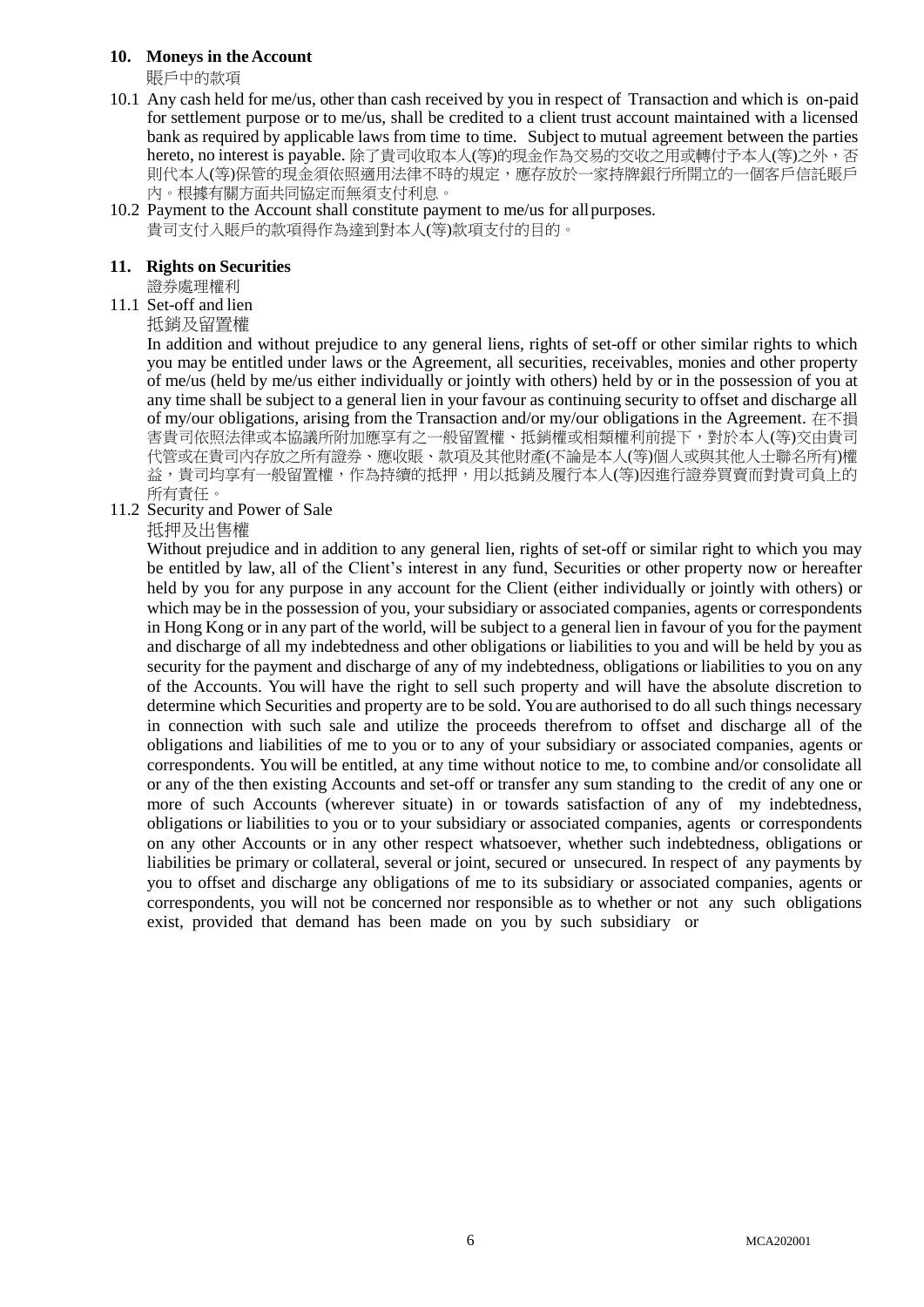associated company, agent or correspondent. Without limiting the general provisions of this Agreement, you are hereby specifically authorised to transfer any sum or sums in different Accounts to your subsidiary of associated companies, agents or correspondents for the aforementioned purposes. 在不妨礙貴司應享權 利之原則下,貴司除享有概括留置權、抵銷權或法律上貴司應有之類似權利外,對於 本人(等)現時或日後 不論因為何種用途交由貴司持有存於客戶賬戶內(個人或與他人聯名開立之賬戶)或是 託管於貴司,貴聯營 公司、代理、在香港或世界各地之聯號之任何資金,證券或其他產業,貴司亦享有概 括留置權,作為本人 (等)繳付及清償客戶所欠貴司之一切債項及其他債務責任或負債之保證。上述資金, 證券或其他產業可由 貴司持有,作為本人(等)繳付及清償客戶賬戶所欠貴司一切債項、債務責任或負債之 抵押品。貴司有權出 售該等產業及可全權決定選擇須予出售之證券或產業。貴司同時獲得授權在出售證券 及產業時、代表本人 (等)處理一切必須之有關事項,並利用出售所得款項以抵銷或清償本人(等)對貴司或 貴任何附屬公司或聯 營公司,代理或聯號所負全部債務責任及負債。貴司有權隨時將本人(等)當時之全部 或任何賬戶合併及/或 綜合,並將任何該等賬戶(不論設在何處)之結存數額予以比對或轉賬,用以償還本人 (等)其他賬戶或其他原 因所欠貴司或貴附屬公司或聯營公司、代理或聯號之債項、債務責任或負債,包括 主要或附屬、個別或共 同、有抵押或無抵押債項、債務責任或負債,而毋須通知本人(等)。貴司代表本人(等) 支付任何款項予貴附屬 公司或聯營公司,代理或聯號,作為抵銷或抵償本人(等)在任何貴司附屬公司或聯 營公司、代理或聯號所 欠之債務責任時,貴司一旦收到該等附屬公司或聯營公司、代理或聯號之要求,即 可如數繳付,至於要求 清付之債務是否屬實,概與貴公司無關,而貴司亦無任何責任。在不限制本協議書 所訂條文之規定之原則 下,貴司又特此由本人(等)授權調動本人(等)在不同賬戶之款項至本人(等)在貴司附 屬公司或聯營公司、代 理或聯號之賬戶,用途如前所述。

## **12. DiscretionaryAccount**

委託賬戶

In the event that I/we maintain and continue to operate a discretionary account with you, I/we hereby authorize you or your employee (who must be a registered person) so designated by you, to effect Transaction on my/our behalf on terms herein at your absolute discretion and at my/our own risk and that I/we shall confirm to you in writing on an annual basis whether I/we wish to specifically revoke your authority in this regard even in the absence of your notification to me/us for renewal. 若是本人(等)在貴 司保留及持續操作一個委託賬戶,本人(等)茲授權予貴司或貴司指定的職員(他應是一位 註冊人)全權負責 替本人(等)依照客戶協議書作出證券買賣,損失由本人(等)負責。而本人(等)將每年用書 信確認這授權是 否被取銷,甚至乎不需貴司通知需否再續。

#### **13. Joint and Several Liability/Successors**

共同及個別責任/繼承人

- 13.1 Where we comprises two or more individuals:
	- 當本人等包括兩名或由兩名以上個人組成時:
	- 13.1.1 each such individual shall be jointly and severally liable for all obligations under this Agreement.

該等人士須各自共同及個別對本協議項下所有義務負法律責任。

- 13.1.2 you may accept Instructions from, give receipts to and for all purposes deal with any one of such individuals unless you have received written Instructions to the contrary; 貴司可接受自 該等人士中的任何一位發出指令、給予其收據及與其進行所有目的的買賣,除非 貴司接獲相反 的書面指示。
- 13.1.3 any payment made to any one of such individuals shall be a valid and complete discharge regardless of whether such payments are made before or after the death of any one of more of such individuals. 向任何該等人士其中一位作出的任何付款均為有效及全面履行,無論該等付 款是否該等人士一 位或多位身故之前或之後作出。
- 13.1.4 on the death of any of such individuals (being survived by any other such individuals), this Agreement shall not be terminated and the interest in the Account of the deceased will thereupon vest in and ensure for the benefit of the survivor(s) provided that any liabilities incurred by the deceased Customer shall be enforceable by you against such deceased Customer's estate. The surviving Customer(s) shall give you written notice immediately upon any of them becoming aware of any such death. 任何該等人士其中一人身故(即任何其他該等 人士仍在世),本協議將不會終止。倘身故客戶的 遺產可由貴司強制處理以清還其生前所引起的 任何負債,身故人士於賬戶中的權益將歸屬於生 存者的利益。任何彼等知悉任何該等死亡後, 各在世者應立即以書面方式通知貴公司。
- 13.1.5 This Agreement shall be binding on our heirs, executors, administrators, personal representatives, successors and assigns, as the case may be. 本協議對本人等的後嗣、遺囑執行 人、遺產管理人、個人代表、繼承人及承讓人(視乎情況而 定)均具有約束力。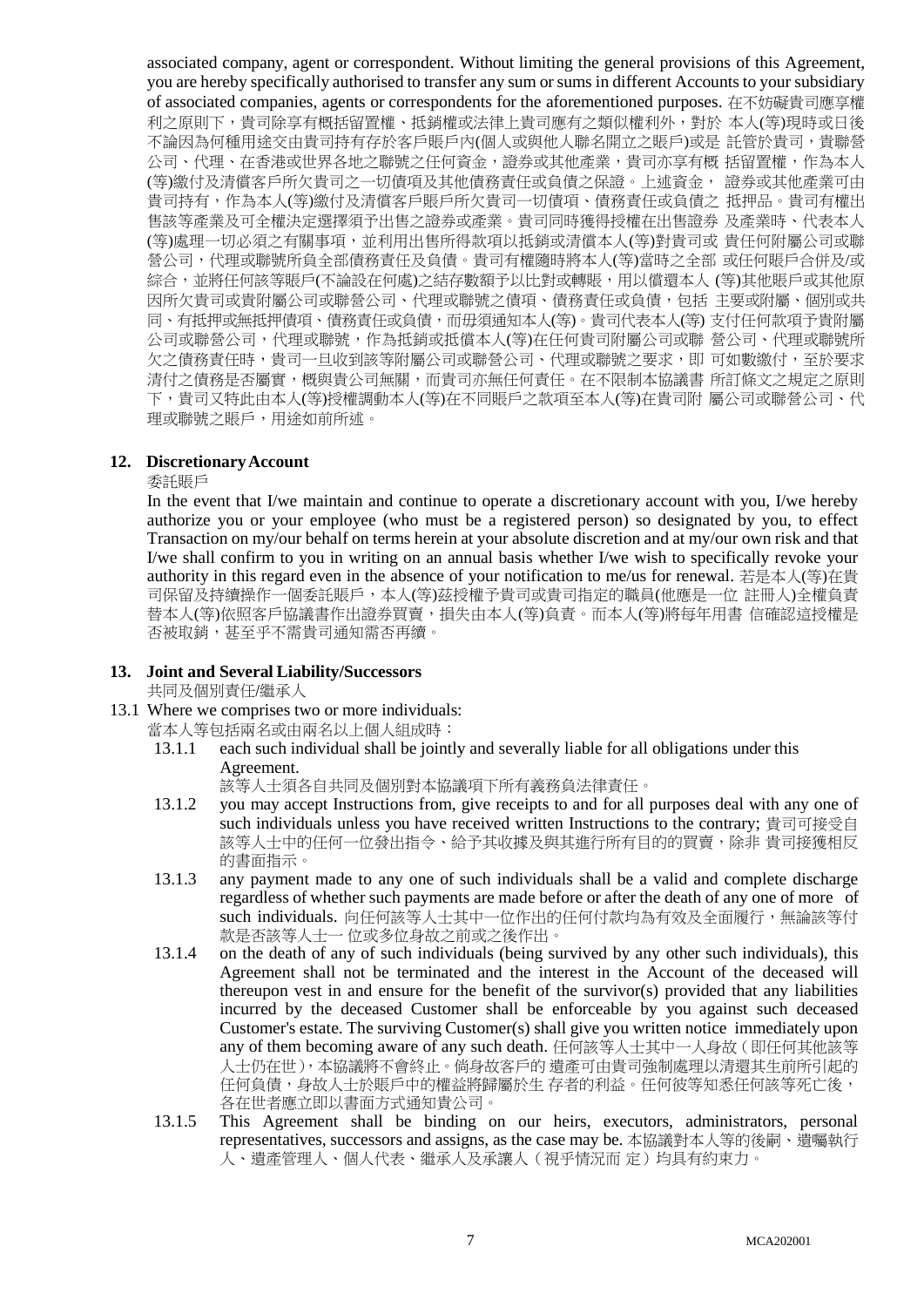## **14. Event of default**

違約事件

- 14.1 Any one of the following events shall constitute an event of default ("Event of Default"):
	- 下列任何事件均構成違約事件(「違約事件」):<br>14.1.1 I/we fail to pay any deposits or any
		- I/we fail to pay any deposits or any other sums payable to you or your Associates or submit to you any documents or deliver any Securities to you hereunder, when called upon to do so or on due date; 本人(等)無法按照貴司要求支付或逾期未能向貴司或其聯營公司支付任何存款或任 何其他應支 付款項,或未能向貴司提交任何文件或交付任何證券;
	- 14.1.2 default by me/us in the due performance of any of the terms of this Agreement and the observance of any by-laws, rules and regulations of the appropriate Exchange and/or Clearing House; 本人(等)未妥為履行本協議的任何條款,及未遵守相關交易所及/或結算所的任何附例、 規則 和規例;
	- 14.1.3 the filing of a petition in bankruptcy, winding up or the commencement of other analogous proceedings against me/us; 本人(等)已被提出破產呈請、清盤呈請或針對本人(等)的類似法律 程式;
	- 14.1.4 the death of me/us or become mentally incapacitated (being an individual); 本人(等)身故(指個人客戶)或精神上無能力行事;
	- 14.1.5 the levy or enforcement of any attachment, execution or other process against me/us; 本人(等)被實施或強制執行任何扣押、執行判決或其他法律程式;
	- 14.1.6 any representation or warranty made by me/us to you in this Agreement or in any document being or becoming incorrect or misleading; 本人(等)在本協議或任何文件中向貴司作出的任何 陳述或保證,是或將會變成不實或誤導;
	- 14.1.7 any consent, authorization or board resolution required by me/us (being a corporation or a partnership) to enter into this Agreement being wholly or partly revoked, suspended, terminated or ceasing to remain in full force and effect; and 本人(等) ( 指法團或合夥公司) 簽 署本協議所必要的任何同意、授權或董事會決議被部分或全 部撤回、暫時中止或終止或不再 全面有效;及
	- 14.1.8 the occurrence of any event which, in the sole opinion of the Company, might jeopardise any of its rights under this Agreement. 貴司認為發生可能危及貴司在本協議所擁有任何權利的任何 事件。
- 14.2 If an Event of Default occurs, without prejudice to any other rights or remedies that you may have against me/us and without further notice to me/us, you shall be entitled to: 如果發生違約事件,在無損貴司的其
	- 他權利或貴司向本人(等)獲得補償的權利的情況下,貴司有權採取以 下行動,而無需進一步通知本人(等):<br>14.2.1 immediately close the Account; immediately close the Account;
		- 立即結束賬戶;
	- 14.2.2 terminate all or any part of this Agreement; 終止本協定的全部或任何部分;
	- 14.2.3 cancel any or all outstanding orders or any other commitments made on behalf of me/us; 取消任何或所有未執行的指令或代表本人(等)所作的任何其他承諾;
	- 14.2.4 close any or all contracts between you and me/us, cover any short position of me/us through the purchase of Securities on the relevant Exchange(s) or liquidate any long positions of the me/us through the sale of Securities on the relevant Exchange(s); 結束貴司和本人(等)之間的 任何或所有合約,在相關交易所購買證券以填補本人(等)的任何空倉,或在相關交易所賣出證 券以結清本人(等)的任何長倉;
	- 14.2.5 dispose of any or all Securities held for or on behalf of me/us and to apply the proceeds thereof and any cash deposit(s) to settle all outstanding balances owing to you or your Associates including all costs, charges, legal fees and expenses including stamp duty, commission and brokerage properly incurred by me/us in transferring or selling all or any of the Securities or properties in the Account or in perfecting title thereto; 處置為或代表本人(等)持有的任何或所有 證券,並用所得收益以及本人(等)的任何現金存款償還 拖欠貴司及其聯營公司的未付餘額,包 括貴司在轉讓或出售本人(等)賬戶內所有或任何證券或 財產,或完善其所有權時合理招致的所 有成本、費用、法律費用及開支,包括印花稅、手續費 及經紀佣金。
- 14.3 All amounts due or owing by me/us to you under this Agreement shall become immediately due and pavable if an Event of Default occurs. 如果違約事件發生,本人(等)在本協議下欠付貴司的所有款項將立 即到期,並須立刻支付。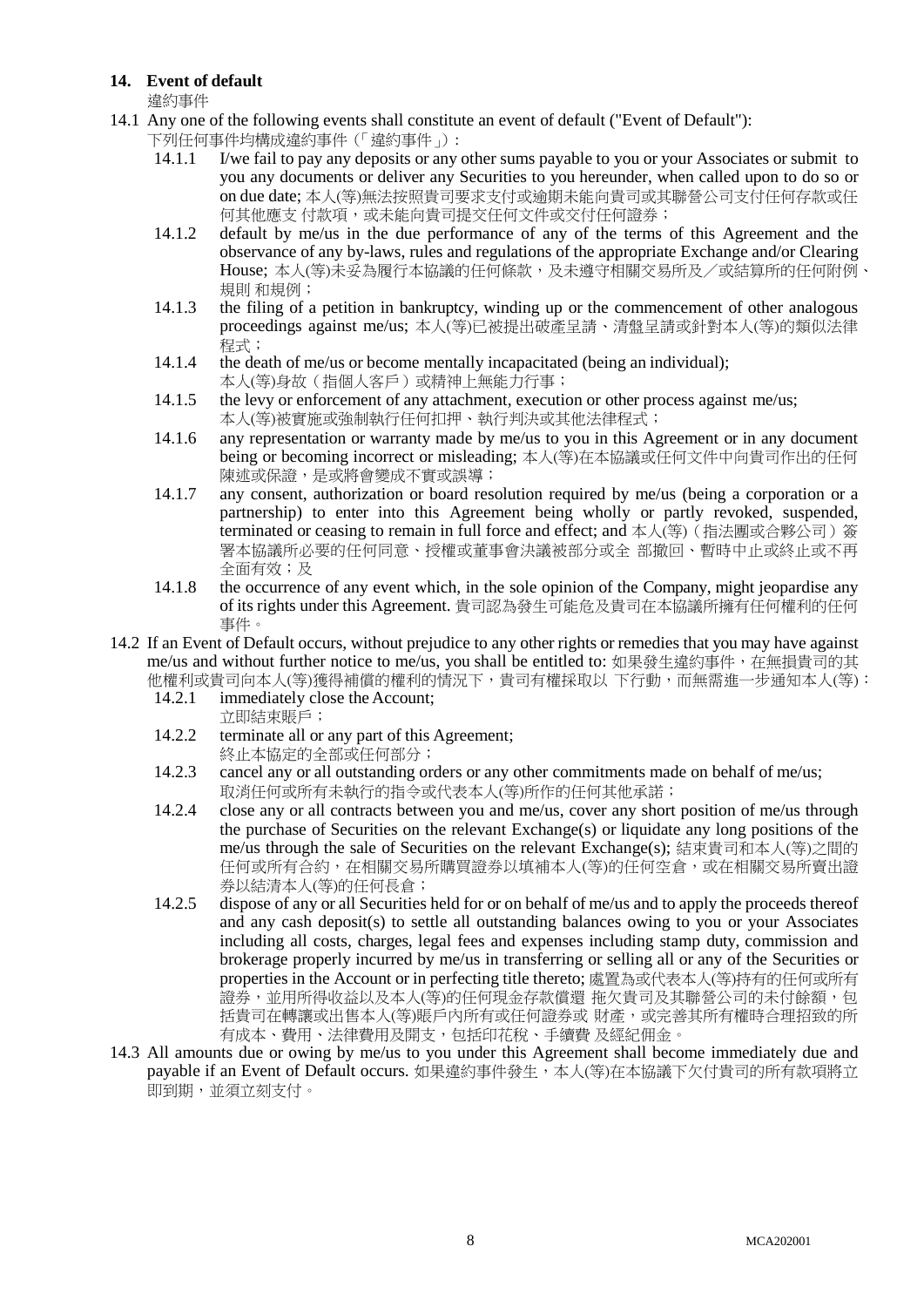## **15. Suitability**

適當性

15.1 If you solicit the sale of or recommend any financial product to me/us, the financial product must be reasonably suitable for me/us having regard to my/our financial situation, investment experience and investment objectives. No other provision of this Agreement or any other document you may ask me/us to sign and no statement you may ask me/us to make derogates from this clause. 假如貴司向本人(等) 招 攬銷售或建議任何金融產品,該金融產品必須為貴司經考慮本人(等)的財政狀況、投資經驗和投資目標 後而認為合理地適合本人(等) 的。本協議的其他條文或任何其他貴司可能要求本人(等)簽署的文件及貴 司可能要求本人(等)作出的聲明概不會減損本條款的效力。

*Note: "Financial product" means any securities, futures contracts or leveraged foreign exchange contracts as defined under the Securities and Futures Ordinance. Regarding "leveraged foreign exchange contracts", it is only applicable to those traded by persons licensed for Type 3 regulated activity*. 註:「金 融產品」指《證券及期貨條例》所界定的任何證券、期貨合約或槓桿式外匯交易合約。 就「槓桿式外匯交 易合約」而言,其只適用於由獲得發牌經營第 3 類受規管活動的人所買賣的該等槓桿式外匯交易合約。

## **16. Miscellaneous**

一般規定

- 16.1 If you fail to meet your obligations to me/us pursuant to this Agreement, I/we shall have a right to claim under the Compensation Fund established under the [Securities and Futures Ordinance], subject to the terms of the Compensation Fund from time to time. 倘貴司沒有依照本協議書的規定履行對本人(等)的責 任,本人(等)有權向根據【證券及期貨條例】成立的 賠償基金索償,惟須受賠償基金不時的條款制約。
- 16.2 I/We confirm that I/we have read and agree to the terms of this Agreement which have been explained to me/us in a language (English or Chinese) that I/we understand. 本人(等)確認本人(等)已詳閱並同意本 協議書的條款,而且該等條款已經以本人(等)明白的語言(英文或中 文)向本人(等)解釋。
- 16.3 I/we acknowledge that decision regarding the Transaction is made by me/us at my/our discretion and risk. 本人(等)承認所有交易全由本人(等)決定及由本人(等)承擔風險。
- 16.4 I/we hereby agree that upon receipt of the relevant contract notes, daily statement, execution report, and monthly statement of the Account, or other advices, such daily contract notes, statement, execution of order and monthly statement of the Account or advices shall be conclusive and binding on me/us, unless I/we object to in writing within such period of time as may be specified by you from time to time.  $\pm \lambda$ (等)在收到有關該賬戶的買賣單、日結單、執行買賣報告及月結單或其他另類方式的通知之後,倘若 本 人(等)沒有在貴司不時規定的期間之內以書面提出異議,則該日結單,執行買賣報告及月結單或另類方 式通知成為不可推翻,並對本人(等)有約束力。
- 16.5 The Authorization for Account Opening, Client Information Form, Schedules and the Agreement will form one composite agreement. 本協議書所指的開戶授權書,客戶資料表及附錄為本協議書的整體部份。
- 16.6 You will notify me/us of material changes in respect of your business which may affect the services you provide to me/us. 倘貴司的業務有重大變更,並且可能影響貴司為本人(等)提供服務,貴司將會通本人 (等)。
- 16.7 I/We agree and understand that the English version of this Agreement and the terms and conditions thereof shall prevail over the Chinese version of this Agreement and the terms and conditions thereof. 本人(等)同意及瞭解如本協議的英文版本及其條款與條件與本協議的中文版本及其條款與條件有任何歧 義,概以英文版本為准。
- 16.8 I/We acknowledge and agree that the legality, validity and enforceability of this Agreement and the provisions and Schedule of this Agreement will not be affected at whatsoever in the event of any misspelling and/or type errors. 本人(等)確認並同意本協議及其相關附表不會因任何錯別字及/或列印錯誤, 以 影響其有效性和權限性的法 律約束。

## **17. Liability and Indemnity**

責任及彌償

- 17.1 Subject to clause 15, neither you nor any of your directors, officers, employees or agents shall be liable to me/us for any direct, indirect or consequential loss or damage suffered by me/us arising out of or connected with any act or omission in relation to Transaction or any matters contemplated by the Agreement unless such loss results from your fraud, glossly negligence or wilful misconduct as proved. 在條款 15 的規限下,貴司或貴司的任何董事、行政人員、僱員或代理人,均不需負責因本人(等)或涉及 任何關乎本協議書範圍 內之任務的操作或疏漏操作而蒙受任何直接、間接或後果性損失或損害,除非此 等損失或損害是得到證實 是上述人士之欺詐、嚴重疏忽或故意失當行為而引起者。
- MCA201202 17.2 I/we undertake to keep you and your directors, officers, employees and agents indemnified against all claims, demands, actions, proceedings, damages, losses, costs and expenses incurred by you arising out of anything done or omitted pursuant to any instructions given by me/us or in relation to any Transaction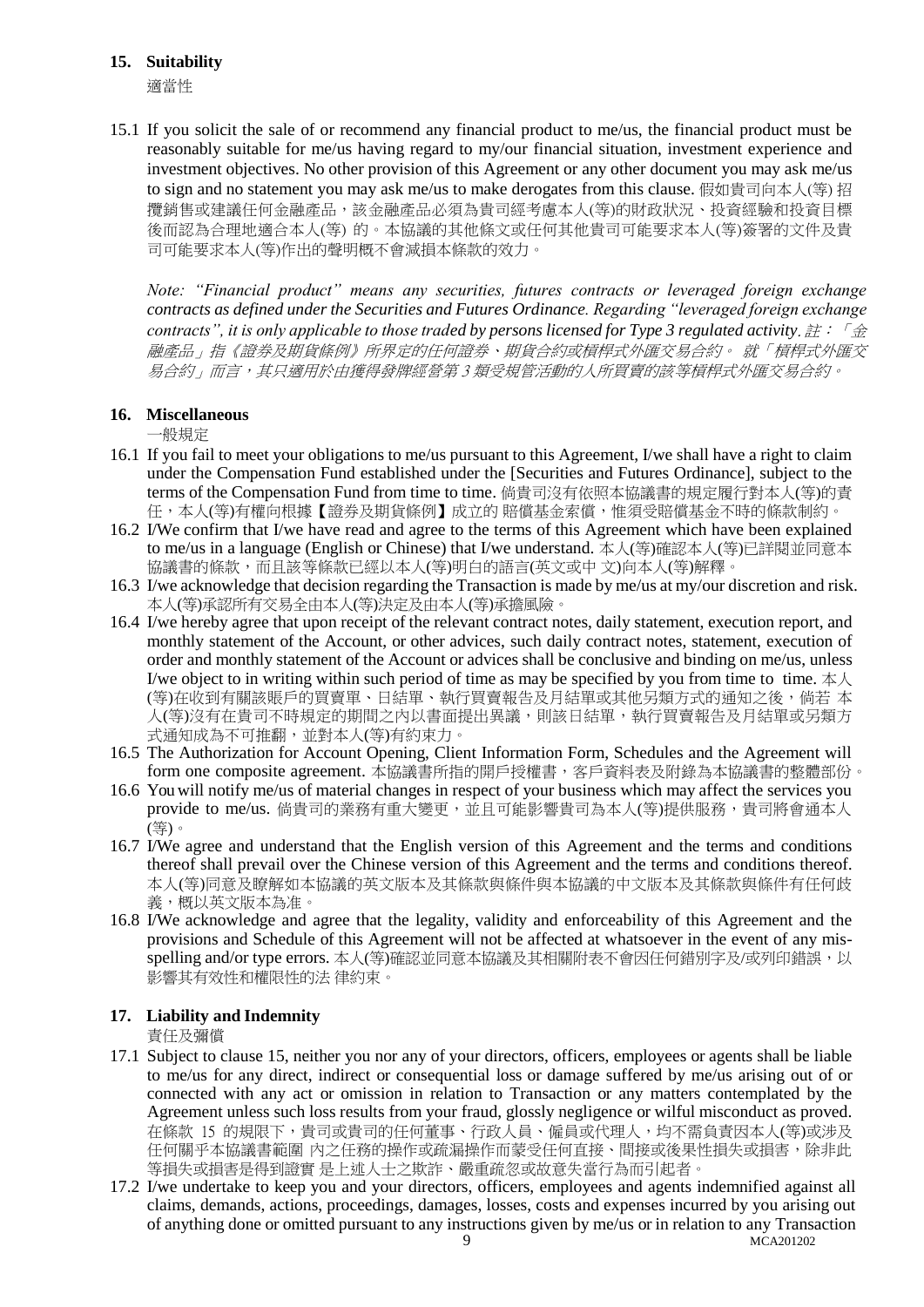or matters contemplated by the Agreement without prejudice to any lien, right to set-off or other rights which you may have. 本人(等)承擔補償貴司董事、高級人員、僱員及代理人根據本人(等)指示處理在本 協議書範圍內的交易或 任何任務而招致的所有針對貴司及上述人士的申索、訴訟、法律程式、損害賠償、 或損失、訟費及費用、 而並不影響貴司可行使的留置權、抵銷權利或其他權利。

#### **18. Material Changes**

重要變化

I/We hereby undertake to inform you in writing of any material changes in my/our Client Information Form. 本人(等)承諾用書信通知貴司本人(等)客戶資料表的重要變化。

## **19. Personal Data (Privacy)**

個人資料**(**保密**)**

- 19.1 Whilst I/we expect you to keep confidential all matters relating to the Account, I/we hereby expressly authorize you to provide to the SFC or the Exchange or the Clearing House or any other regulatory authorities in any investigation or enquiry it is undertaking. 雖然本人(等)預期貴司將予該賬戶有關之事 情保密,本人(等)謹此明確同意如應證監會或聯交所或中央結 算或監管機構之要求,貴司可向彼等提供 賬戶之詳細資料,以便協助彼等進行的調查或詢問。
- 19.2 I/We hereby declare that I/we have read the Notice on Personal Data pursuant to the Personal Data (Privacy) Ordinance referred to in Schedule I. 本人(等)在此聲明本人(等)已詳閱於附表 I, 根據個人資料 (私隱)條例發出的個人資料通告。

## **20. Term**

有效期

The Agreement will come into effect on the date when any one of your directors signs the Agreement. The Account will not be closed unless in accordance with clause 20. 本協議書在貴司之任何一名董事簽署 之日期起開始生效、有效期持續至該賬戶按照條款 20 之規定被終止。

## **21. Termination**

終止

- 21.1 The Account may be closed by you or by me/us at any time and for any reason forthwith upon written notice being given to the other party in accordance with clause 21 hereunder provided that all acts performed by you in accordance with my/our instructions prior to either party receiving written notice of such termination shall be valid and binding on me/us. 不論任何原因,任何一方一旦遵照條款 21 之規定 向對方發出書面通知,賬戶即時結束。惟所有貴司在任 何一方收到此書面結束通知前已依據本人(等)之 指示而執行之任務,仍然有效及對本人(等)有約束力。
- 21.2 Upon termination all moneys owing from me/us to you shall immediately become due and payable and subject to payment of all such moneys, you are Authorized to deliver as soon as reasonably practicable any securities held in your or your agent's or nominee's name to me/us. 一旦本協議書終止, 所有本人(等) 欠負的債項即時變為到期應付。在繳清此等債項後,貴司獲授權在合理 切實可執行範圍內,盡速將該賬 戶內以貴司(或其代理人或代名人)名義持有之證券,交付本人(等)。

## **22. Notices**

通告

- 22.1 All notices, demands and other communications and documents required to be given by you to me/us or by me/us to you in relation to the Account or connected therewith may be given by letter, telex, facsimile transmission, e-mail or telephone to the address or appropriate numbers. 所有涉及或與該賬戶有關而須 由貴司發給本人(等)或本人(等)之通知書、追索書及其他傳訊及文件,均可 以用書信、專用電報、圖文 傳真、電郵或電話方式發送到該位址或適用號碼。
- 22.2 All notices, demands, communications and documents so sent by you to me/us shall be deemed to have been received by me/us and in case of telephone call when telephoned or message is left with a person who answered the telephone call at the correct telephone number stated; and, in case by letter sent locally the day following the day deposited in the mail or sent by airmail overseas 72 hours after despatch and in case of telex or facsimile message or e-mail when the same is despatched. 所有以上述形式發出給本人 (等)之通知書、追索書、通訊及文件,如屬使用電話通訊,則電話被接聽或留 言予代接聽人,應被視為收 到;如屬本地郵件,應被視為在交付郵遞後之翌日收到;如屬海外郵遞,則在 發送後七十二小時後收到; 如屬專用電報、圖文傳真或電郵,則在發送時收到。
- 22.3 All notices, demands and other communications and documents sent by me/us to you shall not be effective until the same are actually received by you. 所有由本人(等)發出的通知書、追索書及其他傳訊 及文件,由貴司實際接收到始生效。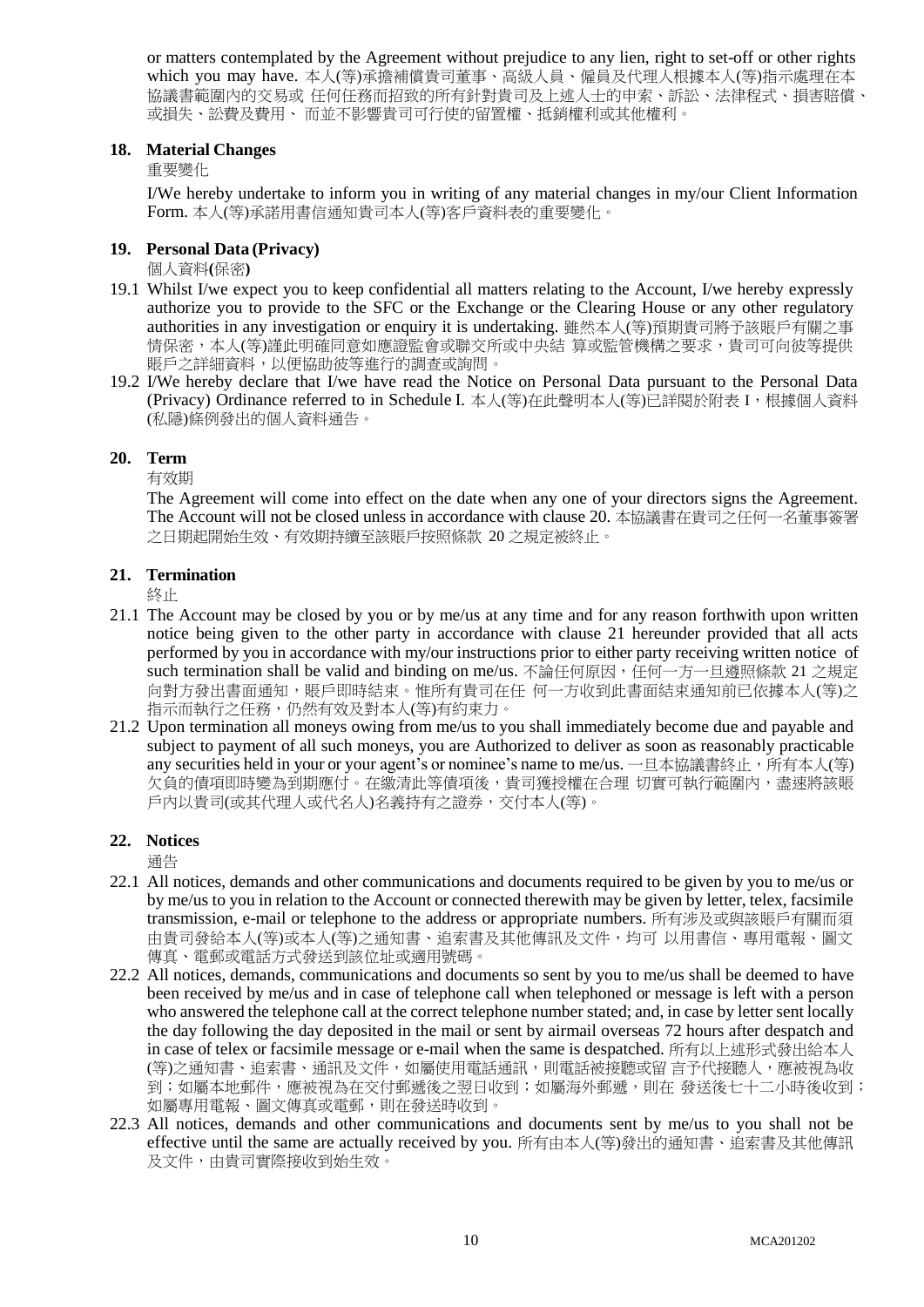#### **23. Amendments**

修改

- 23.1 You shall be entitled to make such amendments, additions, deletions or variations to the Agreement, as you consider necessary, and such amendments, additions, deletions, or variations shall take effect when such notice thereof is despatched to me/us. 貴司有權對本協議書作出認為必須的修改、增補、刪除或變 更。而此等修改、增補、刪除或變更由該通知 發送給本人(等)起生效。
- 23.2 No amendment made by you to the Agreement or by me/us to you in relation to the information supplied to you in the Authorization for Account Opening, herewith, such as Client Information Form, and the Schedules thereto will affect any outstanding order or Transaction or any legal rights or obligations which may have arisen prior thereto. 貴司對本協議書之條款所作之修改,及本人(等)向貴司提供的關於本協議 書之資料的修改,例如,客戶資 料表,均不影響任何修改前未完成之指示或買賣或已產生的法定權利或 責任。

## **24. Severability**

局限應用

Any term, stipulation, provision, or undertaking in the Agreement which is illegal, void, prohibited or unenforceable in any jurisdiction shall be ineffective only to the extent of such illegality, voidness, prohibition or unenforceability without invalidating the remaining hereof, and any such illegality, voidness, prohibition or unenforceability in any jurisdiction shall not invalidate or render illegal, void or unenforceable any such term, condition, stipulation, provision, covenant or undertaking in any other jurisdiction. 本合約中之條款、規定、條文、承擔,有對某一裁判權而言,為非法、無效、禁止實施或不 能實施者,則 在此等非法、無效、禁止實施或不能實施,祇局限於該裁判權範圍內,本合約之其他餘下 者仍然有效。再且,上述情況不會導致此等條款、規定、條文、承擔等在另一裁判權範圍內非法、無效、 禁止實施或不能實施。

## **25. Assignment**

轉讓

- 25.1 The benefit and burden of the Agreement is personal to me/us and shall not be capable of assignment by me/us without your consent. 本協議書範圍內之權益及責任, 衹屬於本人(等)本身的權益及責任, 未經貴 司同意,本人(等)不得將其轉 讓予他人。
- 25.2 We agree that you may transfer your rights and obligations under the Agreement without my/our consent. 本人(等)同意可轉讓貴司在本協議書下的權利和義務而不須取得本人(等)的同意。

#### **26. Risk Disclosure**

風險披露

I/We confirm that I/we have been fully explained to the Risk Disclosure Statements annexed as Schedule II, in a language understood by me/us, the contents of such statements and has invited me/us to read such statements, ask questions and take independent advice. 本人(等)確認, 已按照本人(等)所通曉的語言 充分解釋附表 II 所載列的風險披露聲明內容,並已邀請本人(等) 閱讀該聲明、提出問題及徵求獨立的意見。

#### **27. Interpretation**

釋義

In this Agreement unless the context otherwise requires: 本合約中,除文意另有所指外:

- (1) The expression "I/we" or "me/us" or "my/our" wherever used shall in the case where the undersigned is an individual(s) include the undersigned and his executors and administrators where the undersigned are several individuals, include the several individuals and their respective executors and administrators and in the case where the undersigned is a sole proprietorship firm include the sole proprietor and his executors and administrators and his or their successors in the business and in the case of a partnership firm include the partners who are the partners of the firm at the time of this Agreement and their respective executors and administrators and any other person or persons who shall at any time hereafter be or have been a partner of and in the firm and his or their respective executors and administrators and the successors to such partnership business and where the undersigned is a company include such company and its successors and assigns. "本人(等)"一詞,若指本協定簽署人是個人者,則包括其本人、其遺囑執行人及遺產管理 人;若指 眾人,則包括眾人及各自之遺囑執行人及遺產管理人;若指獨資經營商號,則包括該商 號主人、其 遺囑執行人及遺產管理人、其生意繼承人; 若指合夥機構,則包括現時之各合夥人、各 自之遺囑執 行人及遺產管理人,尚有今後成為合夥人之其他人士及其遺囑執行人及遺產管理人,以 及此等合夥 生意之繼承人;若指有限公司,包括有限公司之繼承人及受讓人。
- (2) "Securities" means all kinds of instruments commonly known as securities including, but not limited to, stocks, shares (listed or otherwise), warrants, debentures, unit trusts, mutual funds, bonds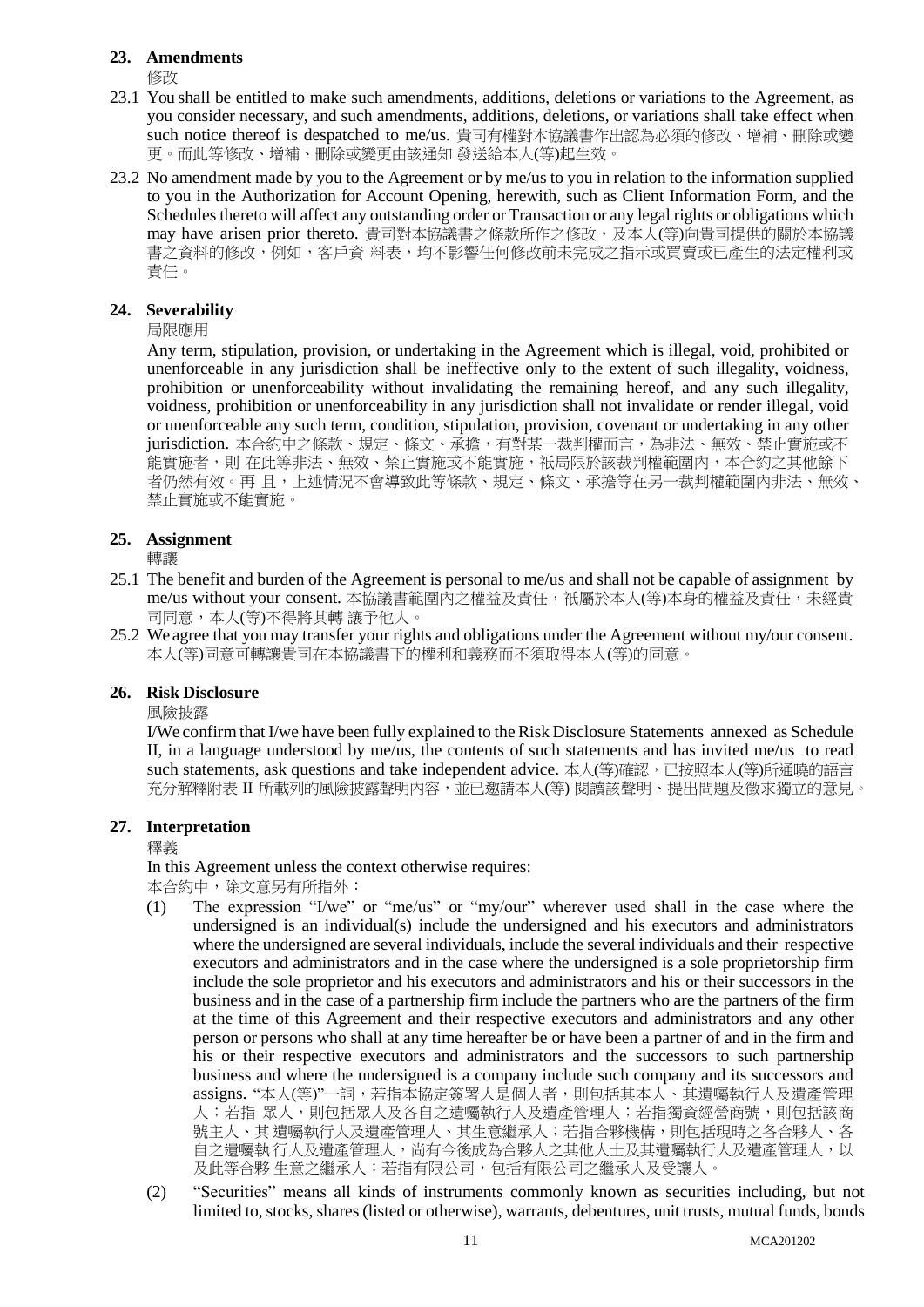or notes of, or issued by, any body, whether incorporated or unincorporated, or of any government or local government authority, as you may at your absolute discretion from time to time offer to deal in. "證券"指各類普遍認為是證券的工具,包括但不限於股份、股票(上市及非上 市者),認股權證、債 票、信託基金、互惠單位基金、債券或票據由註冊團體、非註冊團體或政府 或當地政府發行,由貴 司可不時提供來交易者。

- (3) Where the undersigned consists of more than one individual or where the undersigned is a firm consisting of two or more individuals, the agreements by and the liabilities of the undersigned hereunder shall be joint and several of such individuals. 若本合約簽署人由兩名或以上之個人組成, 或為一間由兩名或以上人士開設之商號,則本合約涉及 本合約簽署人之責任,須由此等人士個別及 共同承擔責任。
- (4) Words importing the singular number shall include the plural number and vice versa and words importing the masculine gender shall include the feminine gender and the neuter gender. 凡表示單 數之字眼包括複數含義,反之亦然;凡表示陽性之字眼亦包括陰性及中性含義。
- (5) Words importing persons shall include limited company (including local and foreign). 字義上所指 的"人"(若適用)亦包括有限公司(本港者或海外者)。

#### **28. Law**

法律

This Agreement is governed and construed in accordance with the laws of Hong Kong Special Administrative Region and the parties hereby irrevocably submit themselves to the jurisdiction of the Hong Kong Special Administrative Region. 本協議書受香港特別行政區法律管轄及以其作解釋, 而雙方 不得撤銷接受香港特別行政區法院的司法管 轄。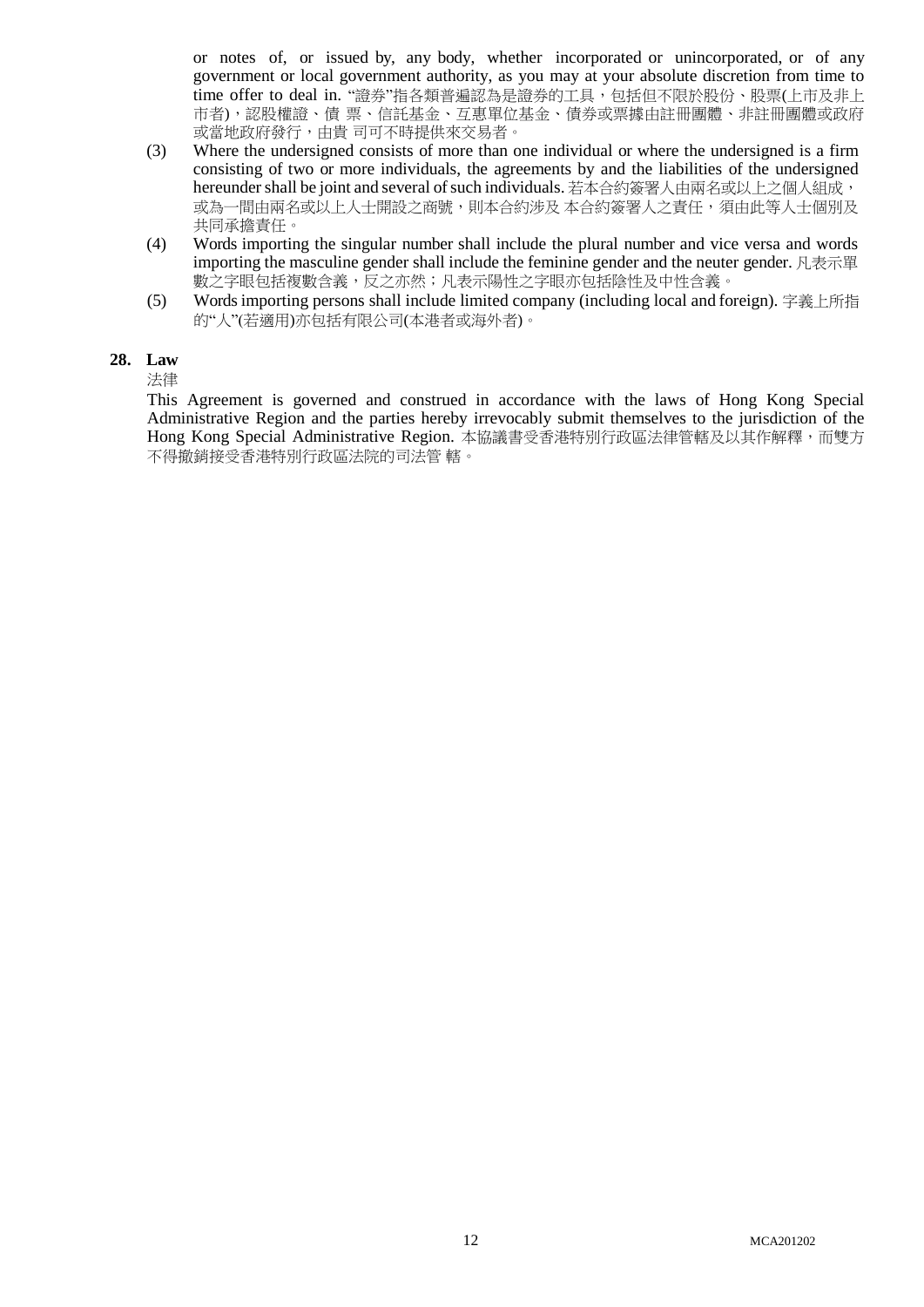## **MARGIN CLIENT AGREEMENT**

保證金客戶協議書

THIS MARGIN CLIENT AGREEMENT is made on the date stated in the Client Information Form, BETWEEN:

本保證金客戶協議書由以下雙方於客戶資料表所列之日期簽訂:

(1) SOOCHOW SECURITIES INTERNATIONAL BROKERAGE LIMITED. (the "Company") who registered with the Securities and Futures Commission ("SFC") as Licensed Corporation (CE NO.: AYA587) and an Exchange Participant of The Stock Exchange of Hong Kong Limited (the "Exchange"), whose principal office is located at Level 17, Three Pacific Place, 1 Queen's Road East, Hong Kong; and 東吳證 券國際經紀有限公司("本公司")為證券及期貨事務監察委員會(「證監會」)註冊的持牌法團 (CE 編 號: AYA587)以及香港聯合交易所有限公司(「聯交所」)的交易參與者;其主要辦事處設於香港皇后大道東 1 號 太古廣場 3 座 17 樓;及

(2) (the "Client"), whose address and details are set out in the Client Information Form. Whereas (" $\mathfrak{F} \in \mathbb{C}$ "), 其位址及相關資料列於客戶資料表中。鑒於:

(a) When a stockbroker provides a customer with credit facilities in respect of transactions in securities effected by the stockbroker on behalf of the customer, the account which the stockbroker establishes with the customer to record such transactions is said to be a margin securities trading account ("margin account"); 當證券經紀向客戶就代表客戶進行之證券買賣提供信貸安排,而證券經紀為客戶開立以記錄 該等買賣之 戶口,稱為保證金證券買賣戶口 (下稱「保證金戶口」) ;

(b) The Client is desirous of opening one or more margin accounts with the Company for the purpose of trading in securities; and

客戶欲於本公司開立一個或多個保證金戶口,用以進行證券買賣;及

(c) The Company agrees to open and maintain such margin account(s) and acts as an agent for the Client in the purchases and sales of securities subject to the terms and conditions of this Agreement. This Agreement sets out the terms and conditions to which the Client shall be subject upon the Client opening a margin account with the Company in relation to transactions carried out in connection therewith. NOW IT IS HEREBY AGREEDas follows:-

本公司同意開立及維持該 (等) 戶口,並以客戶之代理人身份,根據本合約之條款,進行證券買賣。本 協定訂定客戶於本公司處開立保證金戶口,並以該戶口進行交易時所必須遵行之條款。現雙方協議如下:

#### **1. The Account** 賬戶

1.1. The Company will keep information relating to the Account confidential, but may provide any such information to the Exchange and the SFC to comply with their requirements or requests for information. 本 公司將會對客戶戶口的有關資料予以保密,但本公司可以根據聯交所及證監會的規定或應其要求,將該等資 料提供予聯交所及證監會。

1.2. The information contained in the Client Information Form or otherwise supplied by or on behalf of the Client to the Company in connection with the opening of account is complete, true and correct. The Company is entitled to rely on such information until written notice from the Client of any changes therein has been received. 本協議書所附之客戶資料表內所載資料,或以其他方法由客戶或客戶代表向本公司提供 之有關資料皆為完 整,真實及正確。本公司有權倚賴此等資料,直至收到客戶書面通知有任何變更為止。 1.3. The Client authorises the Company to conduct a personal credit enquiry or check on the Client for the

purpose of ascertaining the financial situation and investment objectives of the Client. 客戶授權本公司進行 對客戶之信用諮詢或查證,以確定客戶之財政狀況及投資目標。

#### **2. Laws and Rule** 法例及規則

All transactions in securities which the Company effects on the client's instructions ("Transactions") shall be effected in accordance with all laws, rules, regulatory directions, by-laws, customs and usage applying to the Company. This includes the rules of the Exchange and of the Hong Kong Securities Clearing Company Limited (the "Clearing House"). All actions taken by the Company in accordance with such laws, rules and directions shall be binding on the client. 本公司按客戶的指示而進行的一切證券交易("交易"), 須根據適用 於本公司的一切法例、規則、監管指示、 附例、慣例、慣用法的規定而進行。這方面的規定包括聯交所及 香港中央結算有限公司("中央結算公司")的 規則。本公司根據該等法例、規則及指示而採取的所有行動均對 客戶具有約束力。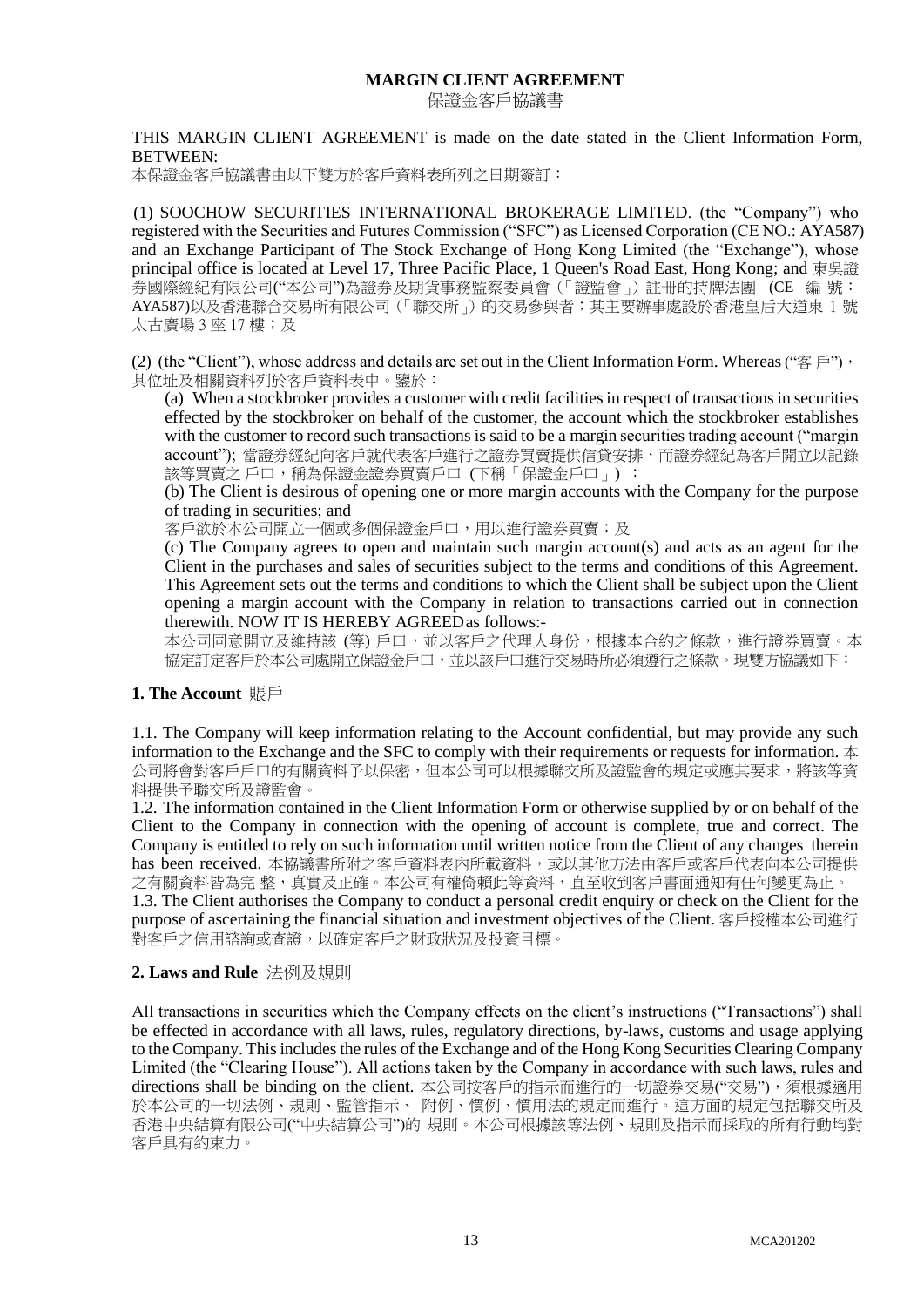# **3. Transactions** 交易

3.1 On all Transactions, the Client shall pay the Company commissions and charges, as notified to the Client, as well as all applicable levies imposed by the Exchange, or clearing houses, stamp duties, bank charges, transfer fees, interest and nominee or custodian expenses, immediately when due. The Company may deduct such commissions, charges, levies and duties from the Account. 客戶須就所有交易支付本公司通知客戶的佣金 和收費,繳付聯交所或結算所的相關徵費、印花稅、銀行費用、 過戶費、到期的利息及代名人或託管人費用。 本公司可以從戶口中扣除該等佣金、收費、徵費及稅項。

3.2. Unless otherwise agreed, the Client agrees that when the Company has executed a purchase or sale transaction on the Client's behalf, the Client will by the due settlement date make payment to the Company against delivery of or credit to the Client's account for purchased securities, or make good delivery of sold securities to the Company against payment, as the case may be. Unless otherwise agreed, the Client agrees that should the Client fails to make such payments or delivery of securities by the due date as mentioned above, the Company is hereby authorised to:- 除非另有協定,客戶同意當本公司代客戶進行一宗買入或賣出 的交易時,客戶將在到期交收日,就買入的股 票付款予本公司,或記賬入客戶的戶口,或收到本公司的款項 時,送交賣出的股票,就情況而定。除非另有 協定,客戶同意當客戶在到期交收日不能如上文所述支付款 項或送交股票時,授權本公司:-

(a) in the case of a purchase transaction, to transfer or sell any such purchased securities to satisfy the Client's obligations to the Company, or 若為買入交易,轉讓或賣出任何該等股票,以償還客戶對本公 司的責任,或

(b) in the case of a sale transaction, to borrow and/or purchase such sold securities to satisfy the Client's obligations to the Company. The Client hereby acknowledges that the Client will be responsible to the Company for any loss, costs, fees and expenses in connection with the Client's failure to meet the Client's obligations by due settlement dates as described above. 若為賣出交易,借入及/或買入此等沽 出股票,以償還客戶對本公司的責任。現客戶確認,客戶將就客 戶不能如上文所述在到期交收日達成 客戶的責任,向本公司負責任何有關的損失,成本,費用及開支。

3.3. In the event that the Company has to obtain securities which the Company has purchased on behalf of the Client, in the open market, following the failure of settling broker to deliver on the settlement date, the Company will be responsible for any difference in price and all incidental expenses in connection with such open market purchase. 若本公司代表客戶購入證券,而由於賣方經紀未能於交收日內進行交收而須從公 開市場上購買證券,本公司 須負擔該等公開市場購入所涉及之差價及有關之支出。

## **4. Credit Facility** 融資安排

4.1. The Client shall be granted a credit limit and/or a credit facility at such percentage as may be agreed from time to time of the market value of the collateral maintained with the Company. 本公司同意應客戶要 求授與客戶信用限額或由本公司持有抵押品市值的不時議定的百份率的信用融資。

4.2. The Client shall on demand (whether verbally or in writing) from the Company make payments of deposits or margins in cash, securities or otherwise in amounts agreed with the Company in such amount and at any time as the Company may determine from time to time at its sole discretion or as may be required by the rules of any Exchange. 客戶須應本公司之要求(不管口頭或書面), 以現金、股票或其他與本公司議定 之價值支付按金或保證金,支 付之數額及時間由本公司不時全權決定或由任何交易所之規則規定。

4.3. If the Client commits a default in payment on demand of the deposits or margins or any other sums payable to the Company hereunder, on the due date therefore, or otherwise fails to comply with any of the terms herein contained, without prejudice to any other rights the Company may have, the Company shall have the right to close the margin account(s) without notice to the Client and to dispose of any or all securities held for or on behalf of the Client and to apply the proceeds thereof and any cash deposit(s) to pay the Company all outstanding balances owing to the Company. Any monies remaining after such application shall be refunded to the Client. 如客戶未能於本公司要求之限期前繳付按金或保證金, 或任何本 協議書規定須付予本公司之款項,或未有遵 行本協議書任何條款,在不影響本公司可能享有的任何其他權利 的情況下,本公司有權無須通知客戶而結束 保證金戶口,並處置任何或一切為或代表客戶持有之證券,將出 售所得款項及任何現金按金,用以清償一切 未付還本公司之餘數,而清償後之餘款須退還予客戶。

4.4. The Company has its absolute discretion not to provide credit facility to the Client or even to terminate the credit facility. In particular the Company may terminate the credit facility if any of the following circumstances should arise:- 本公司有絕對酌情權不向客戶提供融資或終止融資。尤其是在下列情況發生時, 本公司將終止向客戶提供任 何融資:

(a) the Client is in default of any provisions of this Agreement; or

客戶未能履行本協議書之條款;或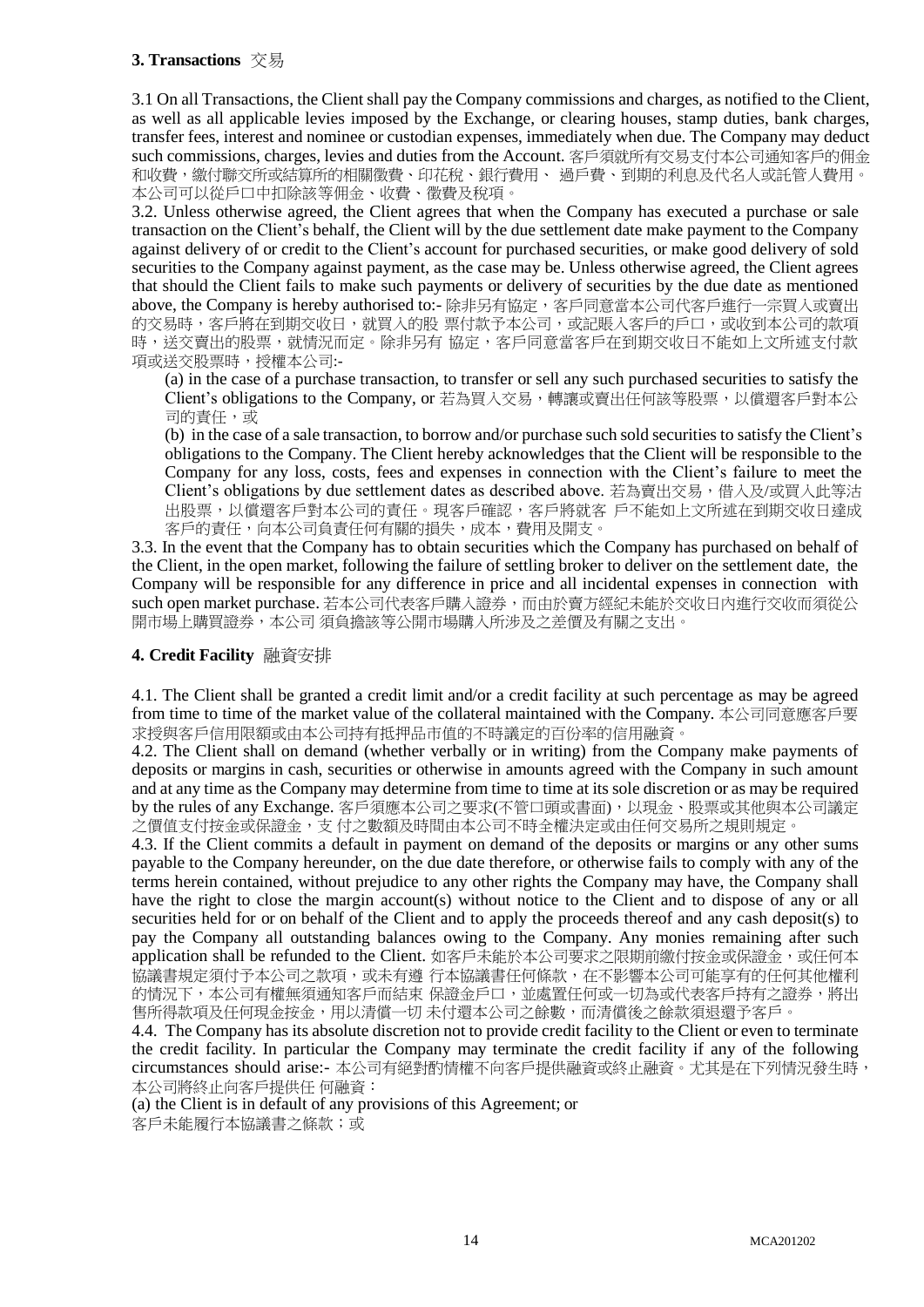(b) the withdrawal or non-renewal of the Client's authorisation to the Company as required by the Securities and Futures (Client Securities) Rules. Upon termination of the credit facility, any outstanding indebtedness by the Client shall forthwith be repaid to the Company. 根據《證券及期貨(客戶證券)規則》規定而給予本公 司的客戶授權被撤回或不再被續期。當融資被終止時, 客戶所欠的任何未清債務應立即向本公司清還。

#### **5. Standing Authorities** 常設授權

5.1. The Client Money Standing Authority covers money held or received by the Company in Hong Kong including any interest derived from the holding of the money which does not belong to the Company) in one or more segregated account(s) on the Client's behalf "Monies"). 客戶款項常設授權涵蓋本公司為客戶 在香港收取或持有並存放於一個或多個獨立賬戶內的款項 (包括因持 有並非屬於本公司的款項而產生之任 何利息)(下稱「款項」)。

5.2. The Client authorizes the Company to 客戶授權本公司:

5.2.1. combine or consolidate any or all segregated accounts, of any nature whatsoever and either individually or jointly with others, maintained by the Company or any of the direct or indirect holding companies, and direct or indirect subsidiaries, of the Company or of such holding companies, and shall include (but not be limited to) SOOCHOW SECURITIES INTERNATIONAL BROKERAGE LIMITED., and the Company may transfer any sum of Monies to and between such segregated account(s) to satisfy the Client's obligations or liabilities to the Company or any of the Company's Group Companies, whether such obligations and liabilities are actual or contingent, primary or collateral, secured or unsecured, or joint or several; and 組合或合併本公司、或本公司的任何、本公司直接或間接控股公司、其或該等控股公司之直接或 間接附屬公司,並應包括(但並不限於)東吳證券國際經紀有限公司所維持的任何或全部獨立賬戶,此等組合 或合併活動 可以個別地或與其他賬戶聯合進行,本公司可將該等獨立賬戶內任何數額之款項作出轉移,以解 除客戶對本 公司或本公司的任何集團公司的義務或法律責任,不論此等義務和法律責任是確實或或然的、 原有或附帶的、有抵押或無抵押的、共同或分別的;及

5.2.2. transfer any sum of Monies interchangeably between any of the segregated accounts maintained at any time by the Company or any of the Company's Group Companies. 從本公司或本公司的任何集團公司 於任何時候維持的任何獨立賬戶之間來回調動任何數額之款項。

5.3. The Client Securities Standing Authority is in respect of the treatment of the Client's securities or securities collateral as set out below in this Clause 客戶證券常設授權是有關處置客戶之證券或證券抵押品, 詳列於本第 5 條以下。

5.4. The Client authorizes the Company to 客戶授權本公司:

5.4.1. apply any of the Client's securities or securities collateral pursuant to a securities borrowing and lending agreement;

依據證券借貸協定運用任何客戶的證券或證券抵押品;

5.4.2. with an authorized financial institution as collateral for financial accommodation provided to the Company;

將任何客戶的證券抵押品存放於認可財務機構,作為該機構向本公司提供財務通融之抵押品;

5.4.3. deposit any of the Client's securities collateral with HKSCC as collateral for the discharge and satisfaction of the Company's settlement obligations and liabilities. The Client understands that HKSCC will have a first fixed charge over the Client's securities to the extent of the Company's obligations and liabilities; 將任何客戶的證券抵押品存於香港中央結算作為抵押品,以履行並完成本公司之結算責任與義務。 客戶明白 中央結算因應本公司的責任與義務而對客戶的證券設定第一固定押記;

5.4.4. deposit any of the Client's securities collateral with any other recognized clearing house, or another intermediary licensed or registered for dealing in securities, as collateral for the discharge and satisfaction of the Company's settlement obligations and liabilities; and 將任何客戶的證券抵押品存於任何其他的認可結 算所或任何其他獲發牌或獲註冊進行證券交易的仲介人,作 為解除本公司在交收上的義務和清償本公司在交 收上的法律責任的抵押品;

5.4.5. apply or deposit any of the Client's securities collateral in accordance with Clauses 5.4.1, 5.4.2, 5.4.3 and/or 5.4.4 above if the Company provides financial accommodation to the Client in the course of dealing in securities and also provides financial accommodation to the Client in the course of any other regulated activity for which the Company is licensed or registered. 如本公司在進行證券交易及本公司獲發 牌或獲註冊進行的任何其他受規管活動的過程中向客戶提供財務通 融,即可按照上述第 5.4.1、第 5.4.2 、第 5.4.3 及/或第 5.4.4 條所述運用或存放任何客戶的證券抵押品。

5.5. The Client acknowledges and agrees that the Company may do any of the things set out in Clauses 5.2 and 5.4 without giving the Client notice.

客戶確認並同意本公司可不向客戶發出通知而採取上述第 5.2 及 5.4 條的行動。

5.6. The Client also acknowledges that 客戶同時確認:

5.6.1. the Client Money Standing Authority is given without prejudice to other authorities or rights which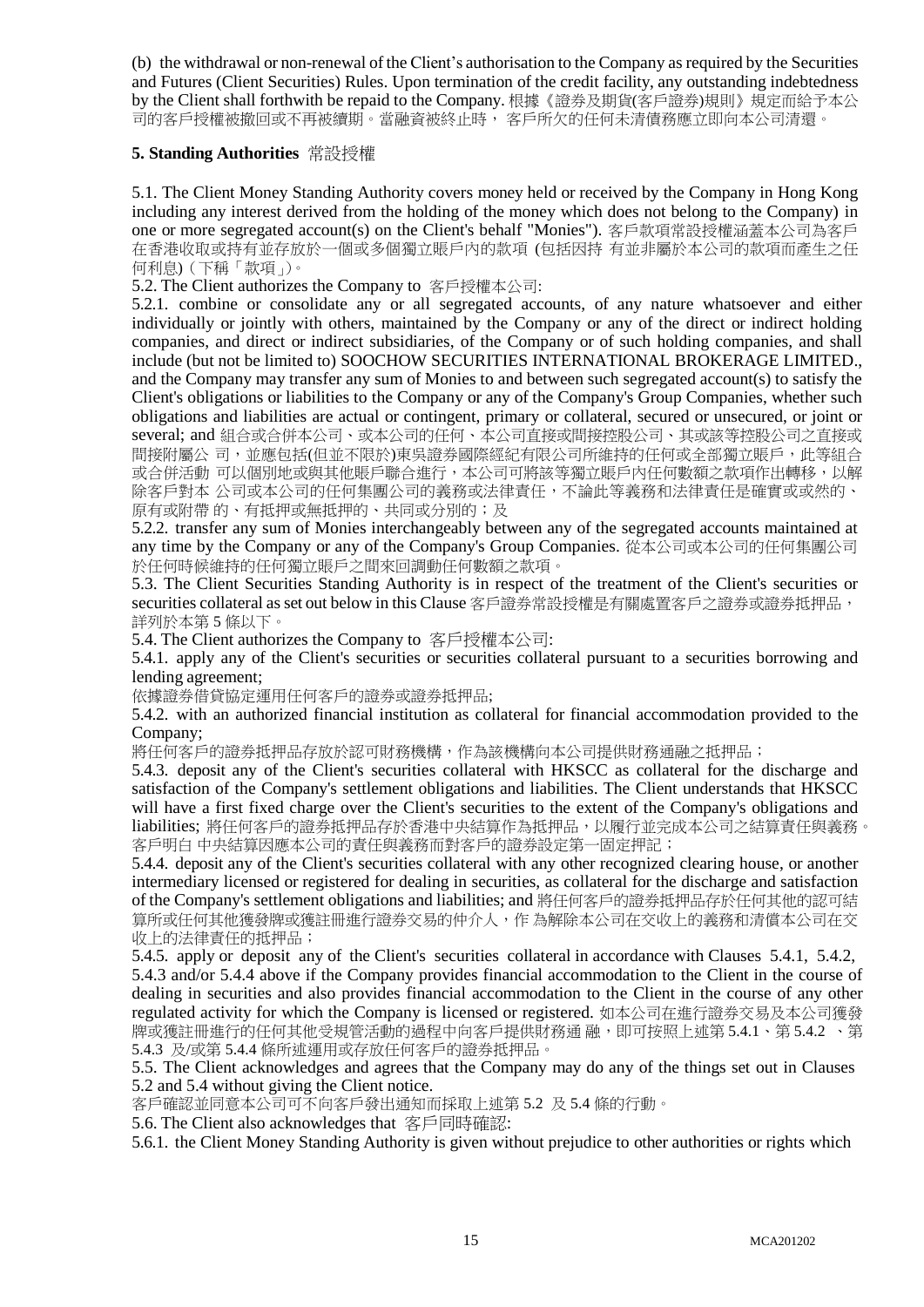the Company or any of the Company's Group Companies may have in relation to dealing in Monies in the segregated accounts; and 此賦予本公司之客戶款項常設授權並不損害本公司或任何本公司的集團公司可享有 有關處理該等獨立賬戶 內款項的其他授權或權利;及

5.6.2. the Client Securities Standing Authority shall not affect the Company's right to dispose or initiate a disposal by the Company's associated entity of the Client's securities or securities collateral in settlement of any liability owed by or on behalf of the Client to the Company, the associated entity or a third person. 客 戶證券常設授權不影響本公司為解除由客戶或代客戶對本公司、本公司之有聯繫實體或第三者所負的法律 責 任,而處置或促使本公司的有聯繫實體處置客戶之證券或證券抵押品的權利。

5.7. The Client understands that a third party may have rights to the Client's securities, which the Company must satisfy before the Client's securities can be returned to the Client. 客戶明白客戶的證券可能受制於第三 者之權利,本公司須全數抵償該等權利後,方可將客戶的證券退回客戶。

5.8. Each of the Client Money Standing Authority and theClient Securities Standing Authority is valid for a period of 12 months from the date of this Agreement, subject to renewal by the Client or deemed renewal under the Client Money Rules or Client Securities Rules (as the case may be) referred to in Clause 5.10.

受第 5.10 條指明按照客戶款項規則或客戶證券規則由客戶續期或當作已被續期所制約下,客戶款項常設授權 及客戶證券常設授權的有效期為十二個月,自本協議書之日起計有效。

5.9. Each of the Client Money Standing Authority and the Client Securities Standing Authority may be revoked by giving the Company written notice addressed to the Customer Service Department at the Company's address specified in the Client Information Form or such other address which the Company may notify the Client in writing for this purpose. Such notice shall take effect upon the expiry of 14 days from the date of the Company's actual receipt of such notice. 客戶可以向本公司客戶服務部列明於客戶資料表內 的公司位址,或該等本公司為此目的可能以書面方式通知 的其他位址發出書面通知,分別撤回客戶款項常設 授權及客戶證券常設授權。該等通知之生效日期為本公司 真正收到該等通知後之 14 日起計。

5.10. The Client understands that each of the Client Money Standing Authority and the Client Securities Standing Authority shall be deemed to be renewed on a continuing basis without the Client's written consent if the Company issues the Client a written reminder at least 14 days prior to the expiry date of the relevant authority, and the Client does not object to such deemed renewal before such expiry date. 客戶明白本公司 若在客戶款項常設授權及客戶證券常設授權的有效期屆滿 14 日之前,向客戶發出書面通 知,提醒客戶有關 的常設授權即將屆滿,而客戶沒有在該等常設授權屆滿前反對該等常設授權續期,客戶款 項常設授權及客戶 證券常設授權應當作在不需要客戶的書面同意下按持續的基準已被續期。

#### **6. Interest** 利息

6.1. The Client hereby agrees to pay interest on all overdue balances owing by him to the Company (after as well as before any judgment), at such rate(s) as demanded by the Company and be calculated and payable on the last day of each calendar month or upon any demand being made by the Company. 客戶欠本公司之 過期未付餘款,客戶同意付息(法庭裁決之前或之後),並按本公司要求之利率計算,於每月月底計算及繳付, 或於本公司追討時繳付。

6.2. Any cash held for the Client, other than cash received by the Company in respect of Transactions and which is on-paid for settlement purposes or to the Client, shall be credited to a client trust account maintained with a licensed bank as required by applicable laws from time to time. The Company shall pay interest on the credit balance in the Account at such rate and under such conditions as the Company notifies the Client from time to time. The Client acknowledges and agrees that interest rates are subject to fluctuation and are determined by the Company. 代客戶保管的現金須依照適用法例不時的規定,存放在一間持牌銀行所 開立的一個客戶信託賬戶內(此等現 金不包括本公司就交易取得,而且須為交收而轉付或轉付予客戶的現 金)。本公司應按本公司不時通知客戶 的利率及條件為賬戶的現金結餘支付利息,客戶確認該利率是浮動的, 並且由本公司決定。

#### **7. Safekeeping of Securities** 證券的保管

7.1. If in relation to any securities deposited with the Company which are not registered in the Client's name any dividends or other distributions or benefits accrue in respect of such securities, the Client's account with the Company shall be credited (or payment made to the Client as may be agreed) with the proportion of such benefit equal to the proportion of the total number or amount of relative securities which shall comprise securities held on behalf of the Client. 客戶寄存於本公司處而未以客戶姓名註冊之證券,若 產生股息或其他的派發或利益,本公司須根據代表客戶持有之有關證券數額,按比例將該等利益存入客戶戶 口內(或協定向客戶支付有關款項)。

7.2. If, in relation to any securities deposited with the Company but which are not registered in the name of the Client, any loss is suffered by the Company therefrom, the margin account may be debited (or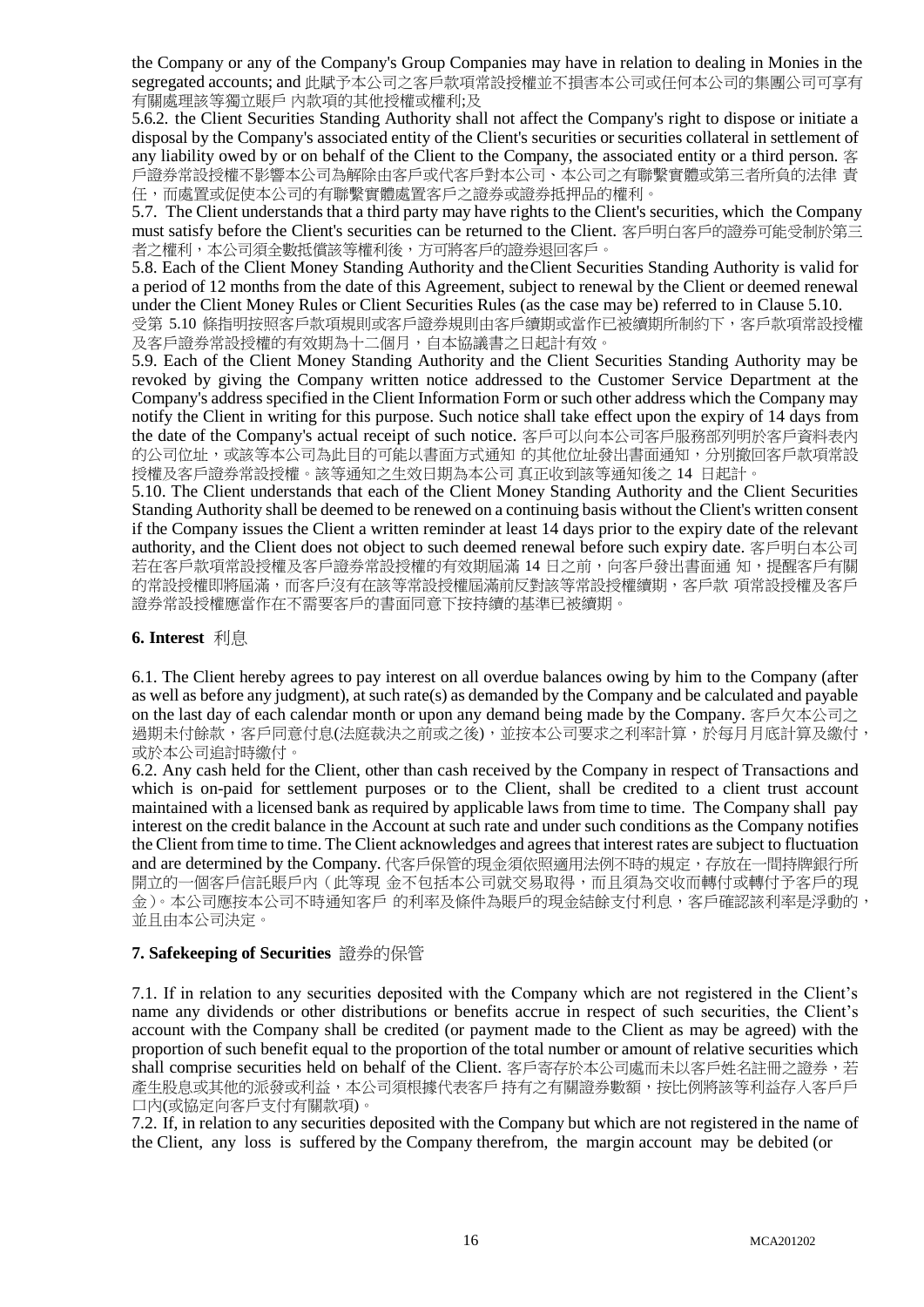payment made by the Client as may be agreed) with the proportion of such loss equal to the proportion of the total number or amount of relative securities which shall comprise securities held on behalf of the Client. 有關任何寄存於本公司處而未以客戶姓名註冊之證券,若本公司須承受任何損失,則根據代表客戶持有之有 關證券數目或數額,按比例在客戶之保證金戶口內扣除(或協定由客戶支付有關款項)。

7.3. The Company shall not, without the Client's prior written consent, deposit any of the Client's securities as security for any loans or advances made to the Company, or lend or otherwise part with the possession of any of the Client's securities for any purpose. 沒有客戶事前書面同意,本公司不得將客戶任何證券作為本 公司取得貸款或墊支之抵押品寄存;或無論為任 何目的,將證券借出或放棄其持有權。

#### **8. Risk Disclosure Statement** 風險披露聲明

#### 8.1. Risk of Margin Trading 保證金買賣的風險

The risk of loss in financing a transaction by deposit of collateral is significant. You may sustain losses in excess of your cash and any other assets deposited as collateral with the licensed or registered person. Market conditions may make it impossible to execute contingent orders, such as "stop-loss" or "stop-limit" orders. You may be called upon at short notice to make additional margin deposits or interest payments.

If the required margin deposits or interest payments are not made within the prescribed time, your collateral may be liquidated without your consent. Moreover, you will remain liable for any resulting deficit in your account and interest charged on your account. You should therefore carefully consider whether such a financing arrangement is suitable in light of your own financial position and investment objectives. 藉存放 抵押品而為交易取得融資的虧損風險可能極大。你所蒙受的虧蝕可能會超過你存放於有關持牌人或註冊人作 為抵押品的現金及任何其他資產。市場情況可能使備用交易指示,例如"止蝕"或"限價"指示無法執行。 你可能會在短時間內被要求存入額外的保證金款額或繳付利息。假如你未能在指定的時間內支付所需 的保證 金款額或利息,你的抵押品可能會在未經你的同意下被出售。此外,你將要為你的賬戶內因此而出現的任何 短欠數額及需繳付的利息負責。因此,你應根據本身的財政狀況及投資目標,仔細考慮這種融資安排 是否適 合你。

8.2. Risk of providing an authority to repledge your securities collateral etc

提供將你的證券抵押品等再質押的授權書的風險

There is risk if you provide the licensed or registered person with an authority that allows it to apply your securities or securities collateral pursuant to a securities borrowing and lending agreement, repledge your securities collateral for financial accommodation or deposit your securities collateral as collateral for the discharge and satisfaction of its settlement obligations and liabilities. 向持牌人或註冊人提供授權書,容許其 按照某份證券借貸協議書使用你的證券或證券抵押品,將你的證券抵 押品再質押以取得財務通融,或將你的 證券抵押品存放為用以履行及清償其交收責任及債務的抵押品,存在 一定風險。

If your securities or securities collateral are received or held by the licensed or registered person in Hong Kong, the above arrangement is allowed only if you consent in writing. Moreover, unless you are a professional investor, your authority must specify the period for which it is current and be limited to not more than 12 months. If you are a professional investor, these restrictions do not apply. 假如你的證券或證 券抵押品是由持牌人或註冊人在香港收取或持有的,則上述安排僅限於你已就此給予書面 同意的情況下方行 有效。此外,除非你是專業投資者,你的授權書必須指明有效期,而該段有效期不得超過 12 個月。若你是專 業投資者,則有關限制並不適用。

You are not required by any law to sign these authorities. But an authority may be required by licensed or registered persons, for example, to facilitate margin lending to you or to allow your securities or securities collateral to be lent to or deposited as collateral with third parties. The licensed or registered person should explain to you the purposes for which one of these authorities is to be used. 現時並無任何法例規定你必須 簽署這些授權書。然而,持牌人或註冊人可能需要授權書,以便例如向你提供 保證金貸款或獲准將你的證券 抵押品借出予第三方或作為抵押品存放於第三方。有關持牌人或註冊人應向你 闡釋將為何種目的而使用授權 書。

If you sign one of these authorities and your securities or securities collateral are lent to or deposited with third parties, those third parties will have a lien or charge on your securities or securities collateral. Although the licensed or registered person is responsible to you for securities or securities collateral lent or deposited under your authority, a default by it could result in the loss of your securities or securities collateral. 倘若你簽署授權書,而你的證券或證券抵押品已借出予或存放於第三方,該等第三方將對你的證 券或證券抵 押品具有留置權或作出押記。雖然有關持牌人或註冊人根據你的授權書而借出或存放屬於你的證 券或證券抵 押品須對你負責,但上述持牌人或註冊人的違責行為可能會導致你損失你的證券或證券抵押品。 A cash account not involving securities borrowing and lending is available from most licensed or registered persons. If you do not require margin facilities or do not wish your securities or securities collateral to be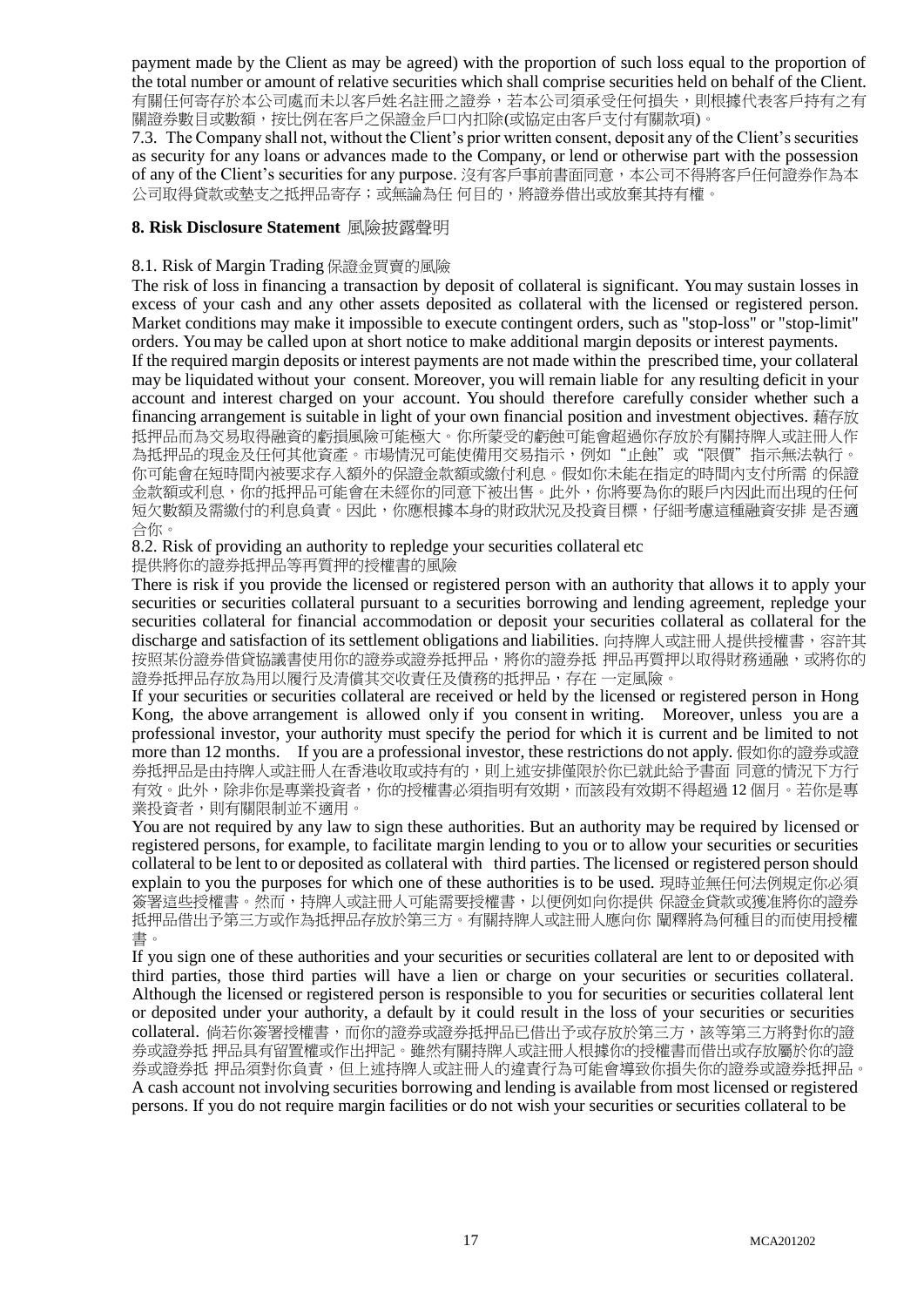lent or pledged, do not sign the above authorities and ask to open this type of cash account. 大多數持牌人或 註冊人均提供不涉及證券借貸的現金賬戶。假如你毋需使用保證金貸款,或不希望本身證券 或證券抵押品被 借出或遭抵押,則切勿簽署上述的授權書,並應要求開立該等現金賬戶。

8.3. The Company refers the Client to the other Risk Disclosure Statement in Client Agreement. 本公司要求客戶閱讀客戶協議書內之其它風險披露聲明書。

#### **9. General** 一般規定

9.1. In the event that the Company commits a default as defined in the Securities and Futures Ordinance and the Client thereby suffers a pecuniary loss, the Client understands that the right to claim under the Compensation Fund established under the Securities and Futures Ordinance will be restricted to the extent provided for therein. 若本公司未能履行《證券及期貨條例》所規定之責任, 以致客戶蒙受金錢上之損失, 客 戶明白根據《證券及 期貨條例》而成立之賠償基金,索償權利僅限於該條例所規定之範圍。

9.2. The Client undertakes to indemnify the Company and its officers, employees and agents for any loss, cost, claim, liability or expense arising out of or connected with any breach by the Client of its obligations hereunder including, any costs reasonably and necessarily incurred by the Company in collecting any debts due to the Company or in connection with the closure of the margin account(s). 客戶承諾償付本公司及其職 員,僱員及代理人任何因客戶違背其在本協議書之責任而引致或涉及之任何損 失,費用,索償,責任或開 支;包括本公司於收取欠款或因結束保證金戶口而在合理及需要之情況下引起之 任何費用。

9.3. The Client agrees to notify the Company in writing of any material changes in the information supplied in the Client Agreement. Account Opening Information Form. The Company will notify the Client in writing of any material changes in the information contained in this Agreement and/or material changes in respect of the Company's business, which may affect the services the Company provides to the Client. 客 戶同意如在開戶資料表格中提供的資料有重要變更,客戶將以書面通知本公司。倘本公司的業務有重大變 更, 並且可能影響本公司為客戶提供的服務及/或本協定內的資料有重要變更,本公司將會通知客戶。

9.4. The Client confirms that he/she has read the English/Chinese version of this Agreement and the General Terms & Conditions, and that the contents of this Agreement including the General Terms & Conditions have been fully explained to him in a language which he understands. The Client hereby agrees and consents to the terms and conditions herein contained 客戶確認已詳閱本協議書及「一般性條款及規例」 之中/英文本,其中內容亦全部以客戶明白之語言,向其 解釋清楚。客戶贊成及同意本協議書和「一般性條 款及規例」內之一切條款。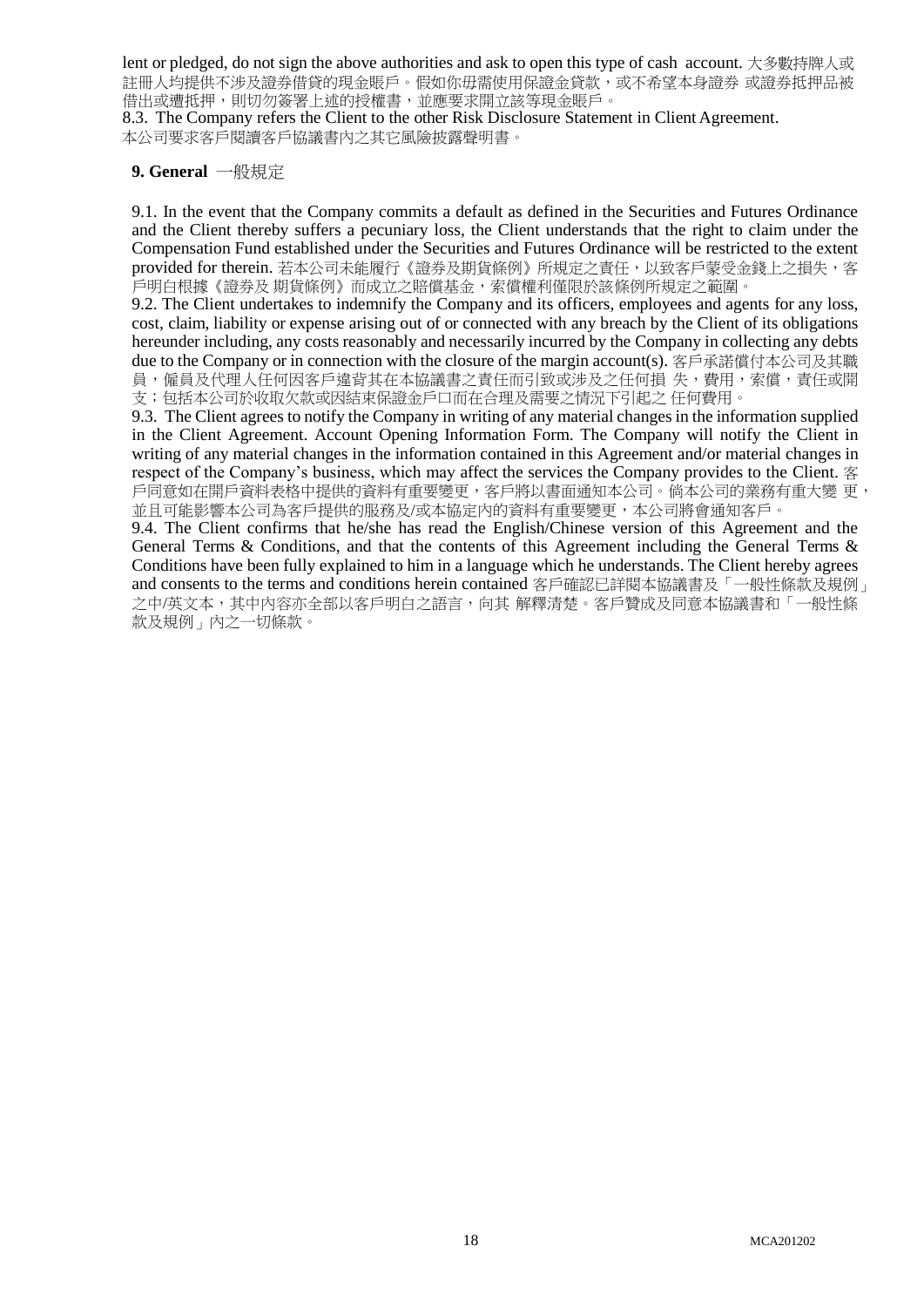# **NOTICE ON PERSONAL DATA**

個人資料告示

This notice is given pursuant to the Personal Data (Privacy) Ordinance (Cap. 486 of the Laws of Hong Kong) ("Ordinance") in relation to the supply of client's personal data to SOOCHOW SECURITIES INTERNATIONAL BROKERAGE LIMITED ("the company") for the opening or maintaining of client account(s) ("the Account") for securities trading and related services with the Company. 此告示是依照香港法 例第 486 章個人資料(私隱)條例("條例")作出的。它是關於客戶在東吳證券國際經紀有限公司("本公司")開立或 持續操作賬戶("賬戶")以作證券買賣及有關服務時向本公司提供個人資料的告示。

## **1. Purposes of Collection**

收集目的

The personal data provided by client to the Company and in any documentation which comes into existence as a result of client's opening or maintaining of the Account with the Company, will be used by the Company for the following purposes: 客戶因在本公司開設或持續操作賬戶而向本公司及在任何文件 所提供的個人資料將被本公司作為下列用途:

- (a) activities relating to the processing of client's application to open and maintain the Account, including but not limited to conducting credit reporting through credit report agencies both in Hong Kong Special Administrative Region ("HKSAR") and overseas, or the processing of client's application for grant of credit or margin facilities by the Company or the maintaining and the review of such credit or margin facilities (if applicable); 與處理客戶申請開設及持續操作賬戶有關事宜, 包 括但不限於透過本港及海外的信貸報告或處理客 戶向本公司申請給予信貸或「孖展」安排(如適用):
- (b) activities relating to purchasing, selling, investing, exchanging, acquiring, holding, disposing of and generally dealing in and with all kinds of securities on behalf of client; 代購買、出售、投資、交易、 收購、保管、處置及辦理各種證券等有關事宜;
- (c) designing further products and Service or marketing a Group product to the client; 設計更多產品和服務或向客戶推銷集團的產品;
- (d) transfer of such data to any place outside Hong Kong; 將該等資料轉移至香港境外任何地方;
- (e) comparison with the Customer's personal data (irrespective of the purposes and sources for which such data were collected, and whether collected by a User or any other person) for the purpose of: 與客戶的個人等資料作出比較(而無須考慮資料來源及收集資料的目的,亦無須考慮該資料是否從資 料使用者或其他人士中取得)以便:
	- i) credit checking; 信貸查核;
	- ii) data verification; and/or 核實資料;及/或
	- iii) otherwise producing or verifying data which may be used for the purpose of taking such action that a User or any other person may consider appropriate (including action that may relate to the rights, obligations or interest of the Customer or any other person); 提供或核實可能需要的 資料,以便進行資料使用者或其他人士認為適合的行動 (包括與客戶或 其他人士權利、義務或 權益有關行動);
- (f) providing on the terms of any other agreements and services relating to the client; 按任何其他協定或服務條款而提供的客戶個人資料;
- (g) any purpose relating to or in connection with compliance with any law, regulation, court order or order of any regulatory body; 因為需要遵守任何法律、規則、法院指令或任何監管機構的指令;
- (h) any other purpose relating to the execution of the client 's Instructions or in connection with the business or dealings of the Group. 任何有關執行客戶指示或涉及集團的業務或交易。

#### **2. User**

#### 資料使用者

All personal data concerning the Client (whether provided by the Client or any other person, and whether provided before or after the date the Client receives the Client's Agreement containing this information) may be used by any of the following companies or persons (each, a "User"): 有關客戶的所有個人資料 (無論由客戶或其他人士提供,亦無論客戶是否收到載有本資料的客戶協定前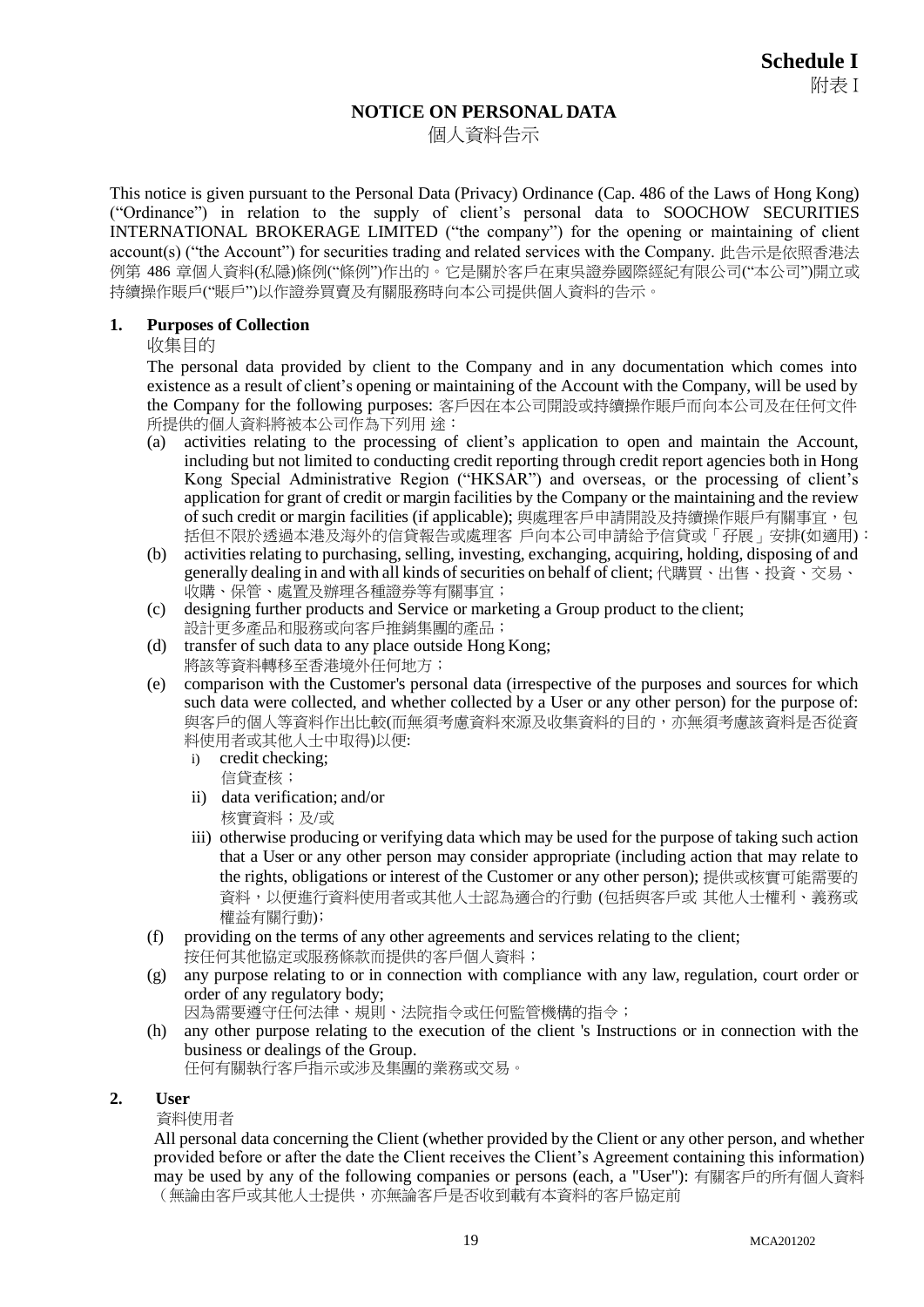或後予以提供)均可由下列任何公司或人士(各稱為「資料使用者」)使用:

(a) SOOCHOW SECURITIES INTERNATIONAL BROKERAGE LIMITED and/or any of its Associates (the "Group");

東吳證券國際經紀有限公司及/或其他任何聯營公司(「集團」);

- (b) any director, officer or employee of the Group;
- 集團任何董事、高級職員或僱員;
- (c) any person (such as lawyers, advisers, nominee, custodian etc.) authorized by the Group when carrying out the Customer Instructions and the business of the Group; 集團於執行客戶指示及經營集 團業務時而授權的任何人士(例如律師、 顧問、代理人、託管人等);
- (d) any actual or proposed assignee of any rights and obligations of the Group in relation to the Client, and

任何作為或被提名為集團對客戶所能行使權行或義務的受讓人;及

(e) any governmental, regulatory or other bodies or institutions, whether as required by law or regulations applicable to any member of the Group. 任何政府或監管機構或其他團體或機構,無論 是否根據適用於本集團屬下任何成員的法律或規例。

# **3. The Obligation to provide personal data**

提供個人資料的責任

- 3.1 It is obligatory for client to supply the personal data as required by the Company. If client fails to supply the required personal data, the Company may refuse to open or maintain the Account or may refuse to provide services to client. 客戶有責任向本公司提供所需的個人資料。如客戶未有提供所需個人資料, 本公司可拒絕為客戶開設或持 續操作賬戶或提供有關的服務。
- 3.2 When providing any personal data to the Company, please ensure that the data is accurate having regard to client's obligations under the Ordinance. 鑒於客戶在條例下的責任,當向本公司提供個人資料時,客 戶須確認所提供的資料正確。

## **4. Disclosure of Information**

資料的披露

- 4.1 The Company may, as it deems necessary, disclose to its agents or nominees, associates, individuals or corporations dealing with securities, futures and options clearing and the Company's auditors such information as it requires to operate client's account or execute client's orders relating to the activities described in 1(b) above. 本公司如認為有需要,可向處理證券、期貨及期權結算的代理人或代名人、連絡 人、個人或法團及本公司 的核數師披露客戶開設賬戶的資料以運作客戶賬戶或執行上述 1(b)所提及的事 宜。
- 4.2 In compliance with any statute and subsidiary legislation which are enacted and effective in HKSAR or any other jurisdiction relating to securities business and transactions and also in compliance with the codes, guidelines, rules and regulations of SFC, the Exchange, the Clearing House, and/or any other exchange, governmental or regulatory authority in any jurisdiction, the personal data provided by client may be disclosed to the Exchange, the Clearing House, SFC and any exchange, governmental or regulatory authority in any jurisdiction. 為符合本港或任何其他司法管轄區所制定有關證券交易的條例及附屬規例,證 監會、聯交所、中央結算及/或任何其他司法管轄區的交易所、政府或監管機構的守則、指引 以及規章制度, 客戶所提供的個人資料,本公司可向聯交所、中央結算、證監會及/或任何其他司法管轄區 的交易所、政府 或監管機構披露。

#### **5. Access to Personal Data**

#### 查閱個人資料

In accordance with the terms of the Ordinance, client may request access to the personal data supplied by client and may request the Company to correct any inaccurate data. The Company shall be entitled to charge a reasonable fee for processing of any data access request. 根據條例的規定,客戶可向本公司要求 查閱及更改不正確的個人資料。本公司有權向客戶收取合理費用以 便處理有關要求。

#### **6. Enquiries**

查詢

Enquiries concerning the personal data provided by client to the Company, including the request for access and corrections should be addressed to the Responsible Officer of SOOCHOW SECURITIES INTERNATIONAL BROKERAGE LIMITED at Level 17, Three Pacific Place, 1 Queen's Road East, Hong Kong. 如客戶對向本公司提供的個人資料有任何疑問,包括查閱及改正該等個人資料,可致函東吳 證券國際經紀有限公司責任董事,地址香港皇后大道東 1 號太古廣場 3 座 17 樓。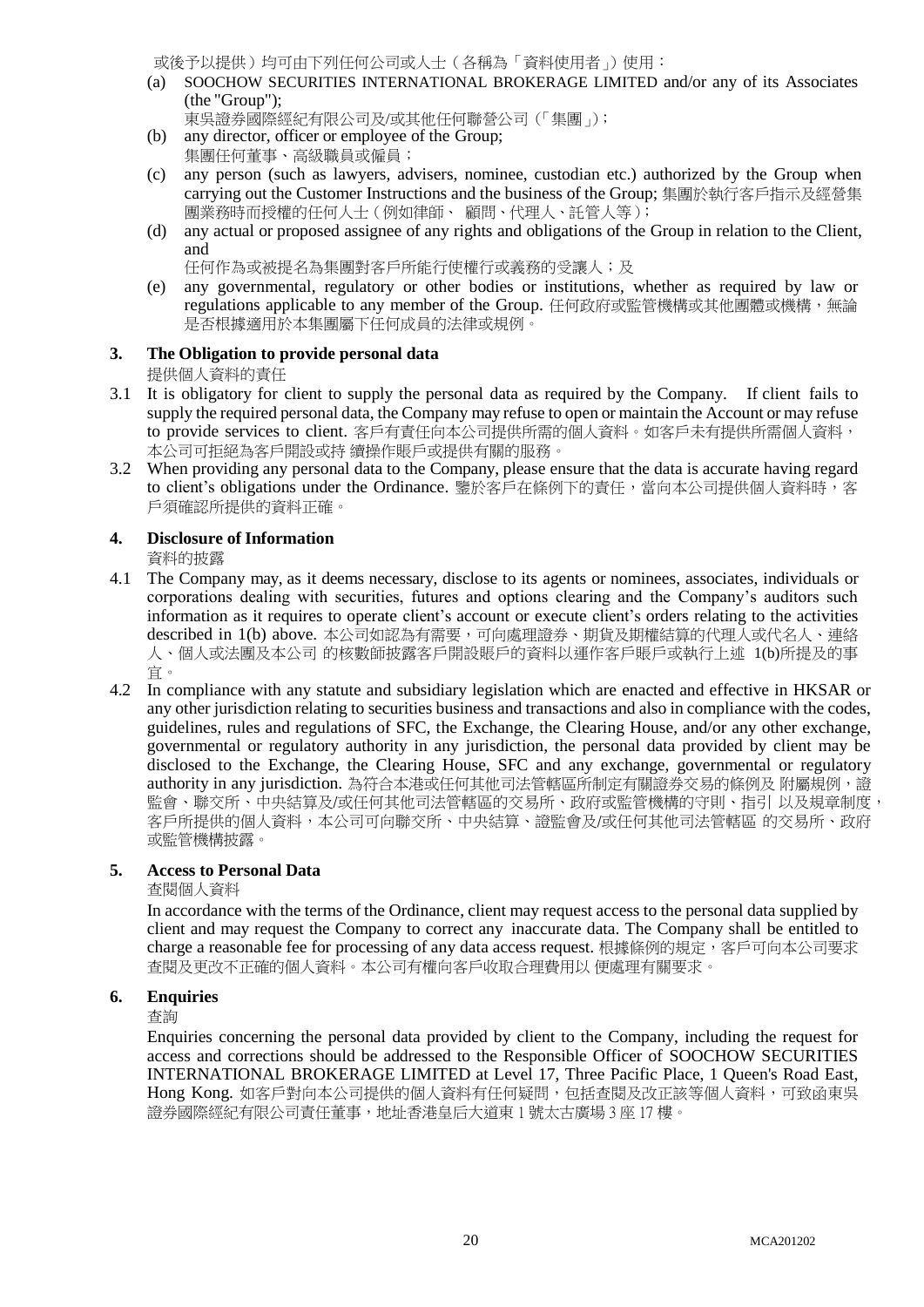# **RISK DISCLOSURE STATEMENT** 風險披露聲明

# **1 RISK OF SECURITIES TRADING** 證券交易的風險

The prices of securities fluctuate, sometimes dramatically. The price of a security may move up or down, and may become valueless. It is as likely that losses will be incurred rather than profit made as a result of buying and selling securities.

證券價格有時可能會非常波動。證券價格可升可跌,甚至變成毫無價值。買賣證券未必一定能夠賺取利潤, 反而可能會招致損失。

## **2 RISK OFTRADING GROWTH ENTERPRISE MARKET STOCKS** 買賣創業板股份的風險

Growth Enterprise Market (GEM) stocks involve a high investment risk. In particular, companies may list on GEM with neither a track record of profitability nor any obligation to forecast future profitability. GEM stocks may be very volatile and illiquid. 創業板股份涉及很高的投資風險。尤其是該等公司可在無需具備盈利往績及無需 預測未來盈利的情況下在 創業板上市。創業板股份可能非常波動及流通性很低。

You should make the decision to invest only after due and careful consideration. The greater risk profile and other characteristics of GEM mean that it is a market more suited to professional and other sophisticated investors. 你只應在 審慎及仔細考慮後,才作出有關的投資決定。創業板市場的較高風險性質及其他特點,意味著這 個市場較適合 專業及其他熟悉投資技巧的投資者。

Current information on GEM stocks may only be found on the internet website operated by The Stock Exchange of Hong Kong Limited. GEM Companies are usually not required to issue paid announcements in gazetted newspapers. 現時有關創業板股份的資料只可以在香港聯合交易所有限公司所操作的互聯網網站上找到。創 業板上市公 司一般毋須在憲報指定的報章刊登付費公告。

You should seek independent professional advice if you are uncertain of or have not understood any aspect of this risk disclosure statement or the nature and risks involved in trading of GEM stocks. 假如你對本風險披露聲明的內容或 創業板市場的性質及在創業的買賣的股份所涉 風險有不明白之處,應尋求獨立的專 業意見。

# **3 RISK OF MARGIN TRADING** 保證金買賣的風險

The risk of loss in financing a transaction by deposit of collateral is significant. You may sustain losses in excess of your cash and any other assets deposited as collateral with the Company. Market conditions may make it impossible to execute contingent orders, such as "stop-loss" or "stop-limit" orders. You may be called upon at short notice to make additional margin deposits or interest payments. If the required margin deposits or interest payments are not made within the prescribed time, your collateral may be liquidated without your consent.

Moreover, you will remain liable for any resulting deficit in your account and interest charged on your account. You should therefore carefully consider whether such a financing arrangement is suitable in light of your own financial position and investment objectives.

籍存放抵押品而為交易取得融資的風險可能極大。你所蒙受的虧蝕可能會超過你存放於本公司作為抵押品 的現金及任何其他資產。市場情況可能使備用交易指示,例如,"止蝕"或"限價"指示無法執行。你可能會 在短時間內被要求存入額外的保證金款額或繳付利息。假如你未能在指定的時間內支付所需的保證金款額 或利息,你的抵押品可能會在未經你的同意下被出售。此外,你將要為其賬戶內因此而出現的任何短欠數 額及需繳付的利息負責。因此,你應根據本身的財政狀況及投資目標,仔細考慮這種融資安排是否適合你。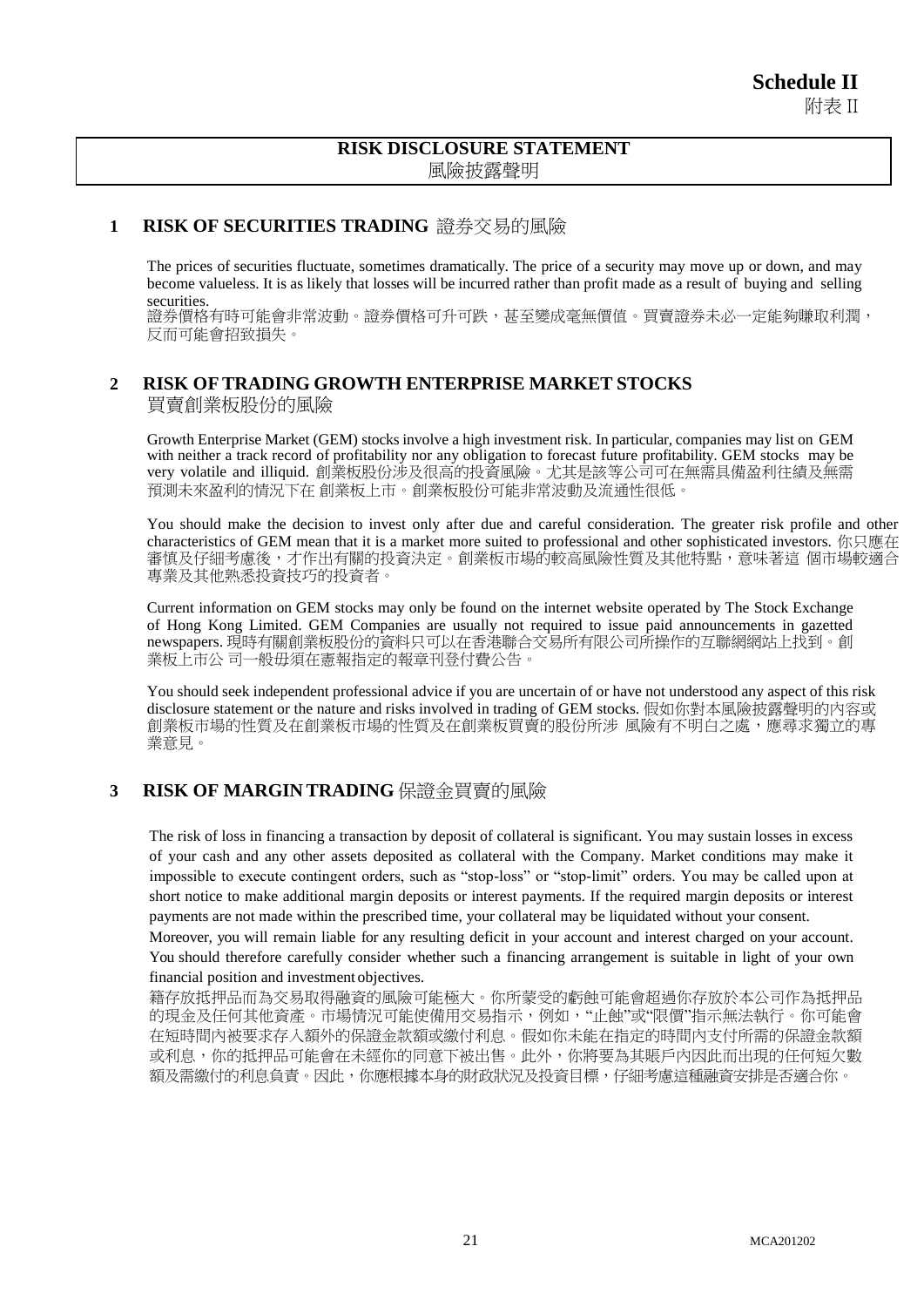# **4 RISK OF PROVIDING AN AUTHORITY TO REPLEDGE THE CLIENT'S SECURITIES COLLATERAL etc.** 提供將客戶的證券抵押品等再質押的授權書的風險

- 4.1 There is risk if you provide the Company with an authority that allows it to apply your securities or securities collateral pursuant to a securities borrowing and lending agreement, repledge your securities collateral for financial accommodation or deposit your securities collateral as collateral for the discharge and satisfaction of its settlement obligations and liabilities. 向本公司提供授權書,容許本公司按照證券借貸協議書使用你的 證券或抵押品、將你的證券抵押品再 質押以取得財務通融,或將你的證券抵押品存放為用以履行及清 償本公司的交收責任及責債務的抵押 品,存在一定風險。
- 4.2 If your securities or securities collateral are received or held by the Company in Hong Kong, the above arrangement is allowed only if you consent in writing. Moreover, unless you are a professional investor, your authority must specify the period for which it is current and be limited to not more than 12 months. If you are a professional investor, these restrictions do not apply. 假如你的證券或證券抵押品是由本公司在香港收取 或持有的,則上述安排僅限於你已就此給予書面同 意的情況下方行有效。此外,除非你是專業投資者, 你的授權書必須指明有效期,而該段有效期不得 超逾 12 個月。若你是專業投資者,則有關限制並不 適用。
- 4.3 Additionally, your authority may be deemed to be renewed (i.e. without your written consent) if the Company issues you a reminder at least 14 days prior to the expiry of the authority, and you do not object to such deemed renewal before the expiry date of your then existing authority. 此外, 假如本公司在有關授權的期限屆滿前 最少 14日向你發出有關授權將被視為已續期的提示,而你 對於在有關授權的期限屆滿前以此方式將該 授權延續不表示反對,則你的授權將會在沒有你的書面同 意下被視為已續期。
- 4.4 You are not required by any law to sign these authorities. But an authority may be required by the Company, for example, to facilitate margin lending to you or to allow your securities or securities collateral to be lent to or deposited as collateral with third parties. The Company should explain to you the purposes for which one of these authorities is to be used. 現時並無任何法例規定你必須簽署這些授權書。然而,本公司可能需要授 權書,以便例如向你提供保 證金貸款或獲准將客戶的證券或證券抵押品借出予第三方或作為抵押品存 放於第三方。本公司應向你 闡釋將為何種目的而使用授權書。
- 4.5 If you sign one of these authorities and your securities or securities collateral are lent to or deposited with third parties, those third parties will have a lien or charge on your securities or securities collateral. Although the Company is responsible to you for securities or securities collateral lent or deposited under your authority, a default by it could result in the loss of your securities or securities collateral. 倘若你簽署授權書, 而你的證 券或證券抵押品已借出予或存放於第三方,該等第三方將對你的證券或 證券抵押品具有留置權或作出 押記。雖然本公司根據客戶的授權書而借出或存放屬於你的證券或證券 抵押品須對你負責,但本公司 的違責行為可能會導致損失你的證券或證券抵押品。
- 4.6 A cash account not involving securities borrowing and lending is available from the Company. If you do not require margin facilities or do not wish your securities or securities collateral to be lent or pledged, do not sign the above authorities and asks to open a cash account. 本公司提供不涉及證券借貸的現金賬戶。假如你毋 需使用保證金貸款,或不希望本身證券或證券抵押 品被借出或遭抵押,則切勿簽署上述的授權書,並 應要求開立現金賬戶。

# **5 RISK OF TRADING DERIVATIVE PRODUCTS** 買賣衍生產品風險

Trading in Derivative Products (including but not limited to derivative warrants, callable bull/bear contracts, equitylinked instruments and other products with embedded derivatives) involves risks. Do not invest in them unless you fully understand and are willing to assume the risks associated with them. 買賣衍生產品(包括但不限於衍生權 證、可贖回牛熊證、股票掛鉤工具及其他嵌有衍生工具的產品)涉及風 險。除非你完全瞭解及願意承擔所 涉風險,否則切勿投資該類衍生產品。

In respect of each issue of the derivative warrants, callable bull/bear contracts and equity-linked instruments, you should carefully review and understand the terms and conditions of the Derivative Products, together with the financial and other information of the issuer, as set out in the base listing document (including any addendum), and the relevant supplemental listing document.

就各項衍生權證、可贖回牛熊證或股票掛鉤工具發行而言,你應仔細審閱及明白載於基本上市文件(包括 任何增編)及相關補充上市文件的條款及條件,及發行人的財務和其他資料。

You should also ensure that you understand the nature and risks of the derivative warrants, callable bull/bear contracts and equity-linked instruments, and should where applicable, consult your own legal, tax, accounting, financial and other professional advisers to ensure that any decision to invest in the Derivative Products are suitable with regard to your specific circumstances and financial position.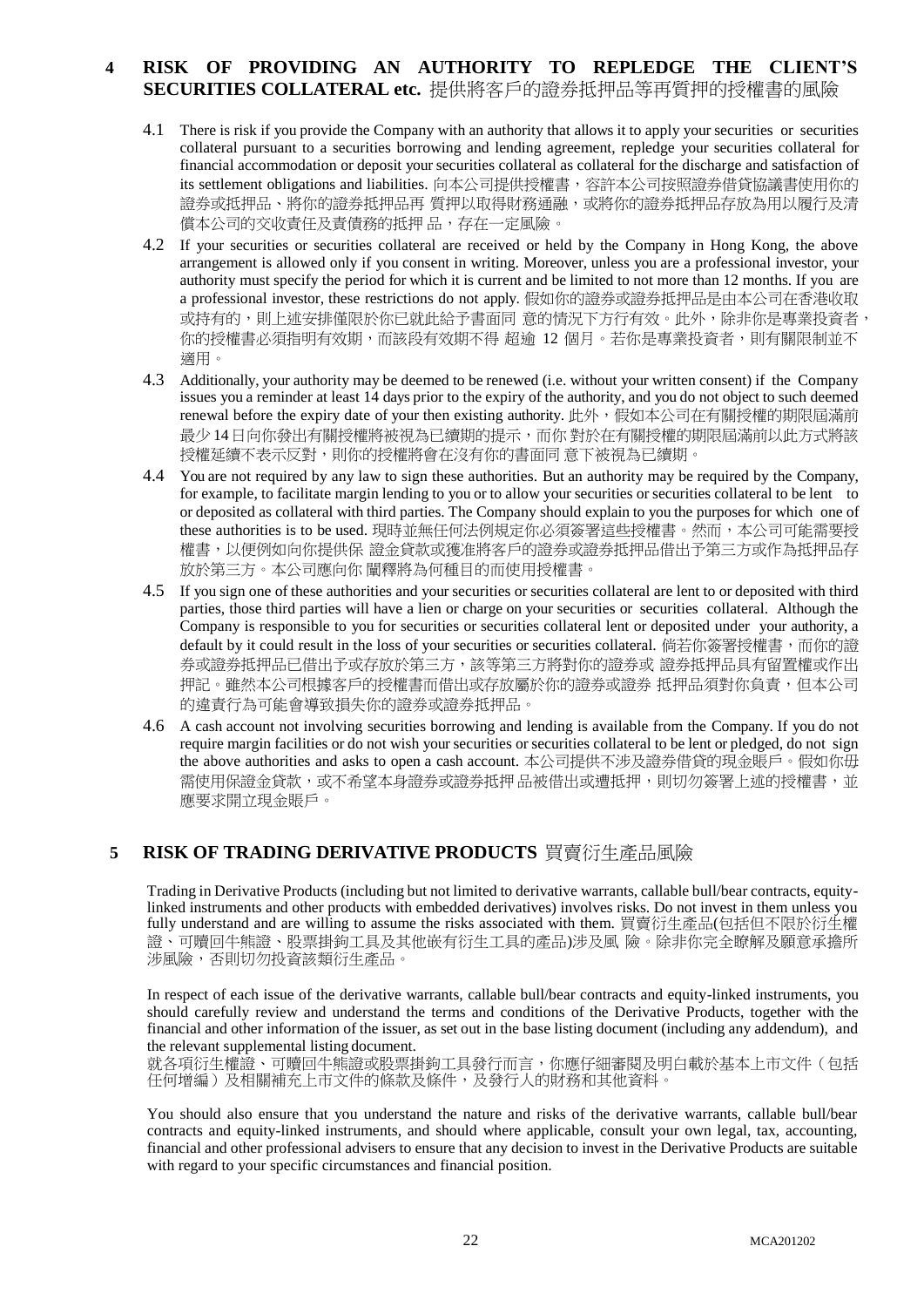你亦應確保明白衍生權證、可贖回牛熊證或股票掛鉤工具的性質及風險,並應(如適用)諮詢閣下的法律、 稅務、會計、財務及其他專業顧問,以確保投資於該類衍生產品的任何決定對閣下的具體情況及財務狀況 為合適。

#### 5.1 **Risks Associated with Derivative Products** 衍生產品的相關風險

#### Issuer default risk 發行商失責風險

In the event that a derivative product issuer becomes insolvent and defaults on their listed securities, you will be considered as unsecured creditors and will have no preferential claims to any assets held by the issuer. You should therefore pay close attention to the financial strength and credit worthiness of derivative product issuers. 若衍生產品發行商破產而未能履行其對所發行證券的責任,你只被視為無抵押債權人,對發行商任何 資產均無優先索償權。因此,你須特別留意衍生產品發行商的財力及信用。

#### Uncollateralized product risk 非抵押產品風

Uncollateralized derivative products are not asset backed. In the event of issuer bankruptcy, you can lose your entire investment. You should read the listing documents to determine if a product is uncollateralized. 非抵押 衍生產品並沒有資產擔保。若發行商破產,你可以損失其全數投資。要確定產品是否非抵押, 你必須 細閱上市文件。

#### Gearing risk 槓桿風險

Derivative products such as derivative warrants and callable bull/bear contracts (CBBCs) are leveraged and can change in value rapidly according to the gearing ratio relative to the underlying assets. You should be aware that the value of a derivative product may fall to zero resulting in a total loss of the initial investment. 衍生產 品如衍生權證及牛熊證均是杠杆產品,其價值可按相對相關資產的杠杆比率而快速改變。你須 留意, 衍生產品的價值可以跌至零,屆時當初投資的資金將會盡失。

#### Expiry considerations 有效期的考慮

Derivative products have an expiry date after which the issue may become worthless. You should be aware of the expiry time horizon and choose a product with an appropriate lifespan for your trading strategy. 衍生產品 設有到期日,到期後的產品可變為亳無價值。你須留意產品的到期時間,確保所選產品尚餘 的有效期 能配合你的交易策略。

#### Extraordinary price movements 特殊價格移動

The price of a derivative product may not match its theoretical price due to outside influences such as market supply and demand factors. As a result, actual traded prices can be higher or lower than the theoretical price. 衍生產品的價格或會因為外來因素(如市場供求)而有別於其理論價,因此實際成交價可以高過亦可以 低過理論價。

#### Foreign exchange risk 外匯風險

You trading derivative products with underlying assets not denominated in Hong Kong dollars are also exposed to exchange rate risk. Currency rate fluctuations can adversely affect the underlying asset value, also affecting the derivative product price. 若你所買賣的衍生產品的相關資產並非以港幣為單位,將尚要面對外匯風 險。貨幣兌換率的波動可對 相關資產的價值造成負面影響,連帶影響衍生產品的價格。

#### Liquidity risk 流通量風險

The Exchange requires all derivative product issuers to appoint a liquidity provider for each individual issue. The role of liquidity providers is to provide two way quotes to facilitate trading of their products. In the event that a liquidity provider defaults or ceases to fulfill its role, you may not be able to buy or sell the product until a new liquidity provider has been assigned. 聯交所規定所有衍生產品發行商要為每一隻個別產品委任一 名流通量提供者。流通量提供者的職責在 為產品提供兩邊開盤方便買賣。如有流通量提供者失責或停 止履行職責,你或不能進行買賣,直至有 新的流通量提供者被委任。

#### 5.2 **Additional Risks Involved in Trading Derivative Warrants** 買賣衍生權證的額外風險

#### Time decay risk 時間損耗風險

All things being equal, the value of a derivative warrant will decay over time as it approaches its expiry date.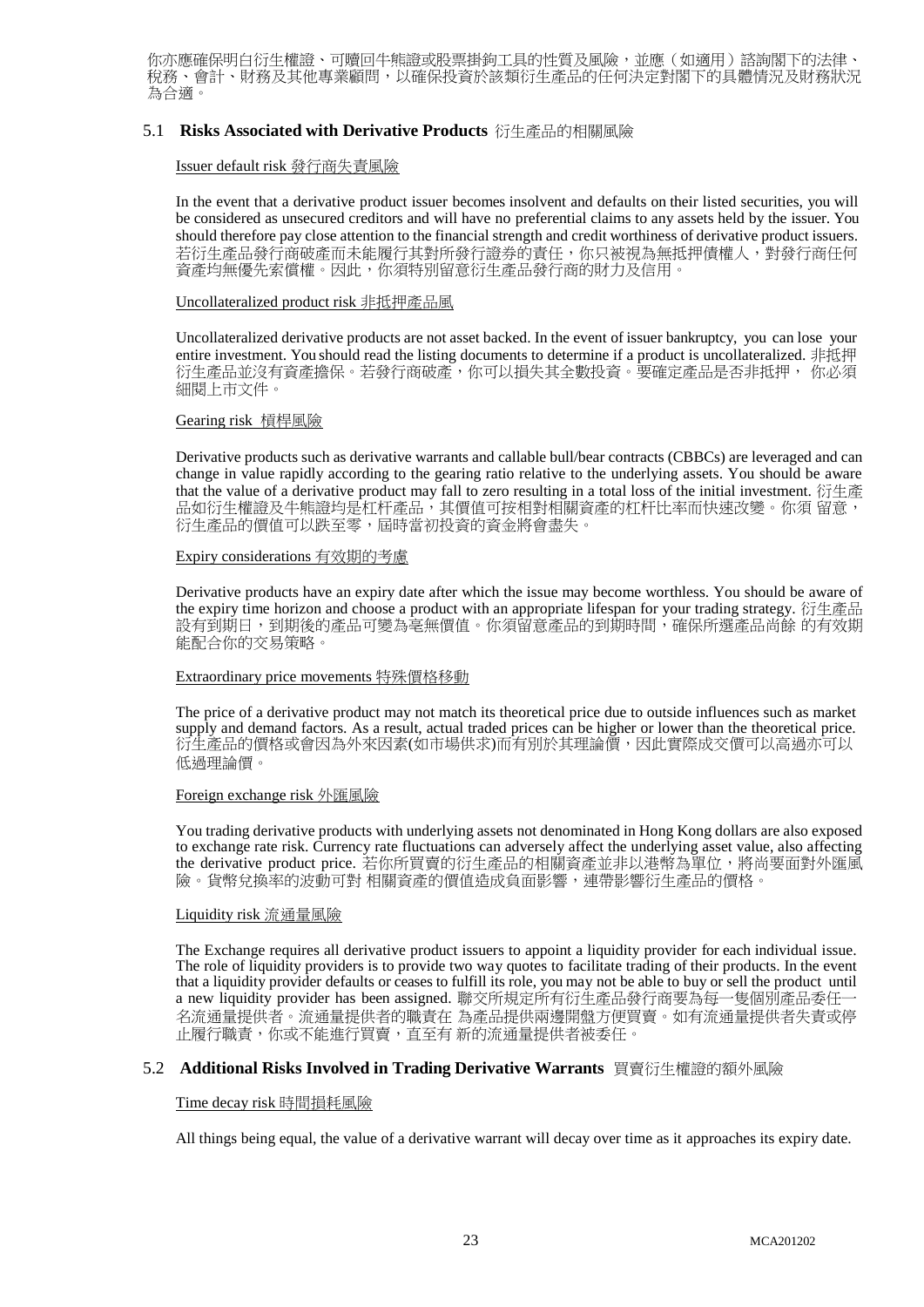Derivative warrants should therefore not be viewed as long term investments. 假若其他情況不變,衍生權證愈接近到期日,價值會愈低,因此不能視為長線投資。

#### Volatility risk 波幅風險

Prices of derivative warrants can increase or decrease in line with the implied volatility of underlying asset price. You should be aware of the underlying asset volatility. 衍生權證的價格可隨相關資產價格的引申波幅而升 跌,你必須注意相關資產的波幅。

## **5.3 Additional Risks Involved in Trading Callable Bull/Bear Contracts(CBBCs)**

買賣牛熊證的額外風險

#### Mandatory call risk 強制收回風險

You trading CBBCs should be aware of their intraday "knockout" or mandatory call feature. A CBBC will cease trading when the underlying asset value equals the mandatory call price / level as stated in the listing documents. You will only be entitled to the residual value of the terminated CBBC as calculated by the product issuer in accordance with the listing documents. You should also note that the residual value can be zero. 你買賣牛熊證,必須留意牛熊證可以即日「取消」或強制收回的特色。若牛熊證的相關資產值等同上

市文件所述的強制收回價/水準,牛熊證即停止買賣。屆時,你只能收回已停止買賣的牛熊證由產品發 行商按上市文件所述計算出來的剩餘價值(注意:剩餘價值可以是零)。

Funding costs 融資成本

The issue price of a CBBC includes funding costs. Funding costs are gradually reduced over time as the CBBC moves towards expiry. The longer the duration of the CBBC, the higher the total funding costs. In the event that a CBBC is called, you will lose the funding costs for the entire lifespan of the CBBC. The formula for calculating the funding costs are stated in the listingdocuments.

牛熊證的發行價已包括融資成本。融資成本會隨牛熊證接近到期日而逐漸減少。牛熊證的年期愈長, 總融資成本愈高。若一天牛熊證被收回,你將損失牛熊證整個有效期的融資成本。融資成本的計算程 式載於牛熊證的上市文件。

#### **5.4 Risks Associated with Equity LinkedInstruments**

股票掛鉤票據的相關風險

Exposure to equity market - You are exposed to price movements in the underlying security and the stock market, the impact of dividends and corporate actions and counterparty risks. You must also be prepared to accept the risk of receiving the underlying shares or a payment less than their original investment. 承受股本市場風險 – 你需承受正股及股票市場價格波動的風險、派息及公司行動之影響及對手風 險,並要有心理準備在票 據到期時可能會收到股票或只收到比投資額為少的款項。

Possibilities of losing investment – You may lose part or all of their investment if the price of the underlying security moves against their investment view. 賠本可能 - 如正股價格變動與你事前看法背馳,即可能要蝕掉部分甚至全部本金。

Price adjustment - You should note that any dividend payment on the underlying security may affect its price and the payback of the ELI at expiry due to ex-dividend pricing. Investors should also note that issuers may

make adjustments to the ELI due to corporate actions on the underlying security. 價格調整 - 你應注意,正股因派息而出現的除息定價或會影響正股的價格,以致連帶影響股票掛鉤 票據到期的償付情況。你亦應注意,發行人可能會由於正股的公司行動而對票據作出調整。

Interest rates - While most ELI offer a yield that is potentially higher than the interest on fixed deposits and traditional bonds, the return on investment is limited to the potential yield of the ELI. 利息 – 股票掛鉤票據的孳息大都較傳統債券及定期存款提供的利息為高,但投資回報只限於票據可 得的孳息。

Potential yield – You should consult their brokers on fees and charges related to the purchase and sale of ELI and payment / delivery at expiry. The potential yields disseminated by HKEx have not taken fees and charges into consideration.

准孳息計算 – 你應向經紀查詢買賣股票掛鉤票據以及票據到期時因收到款項或正股而涉及的費用。 香港交易所發佈的准孳息數字並無將這些費用計算在內。

## **6 RISK OF TRADING EXCHANGE TRADED FUNDS (ETFs)** 買賣交易所買賣基金風險

Trading in Exchange Traded Funds (ETFs) involves risks. It is important that you understand and critically assess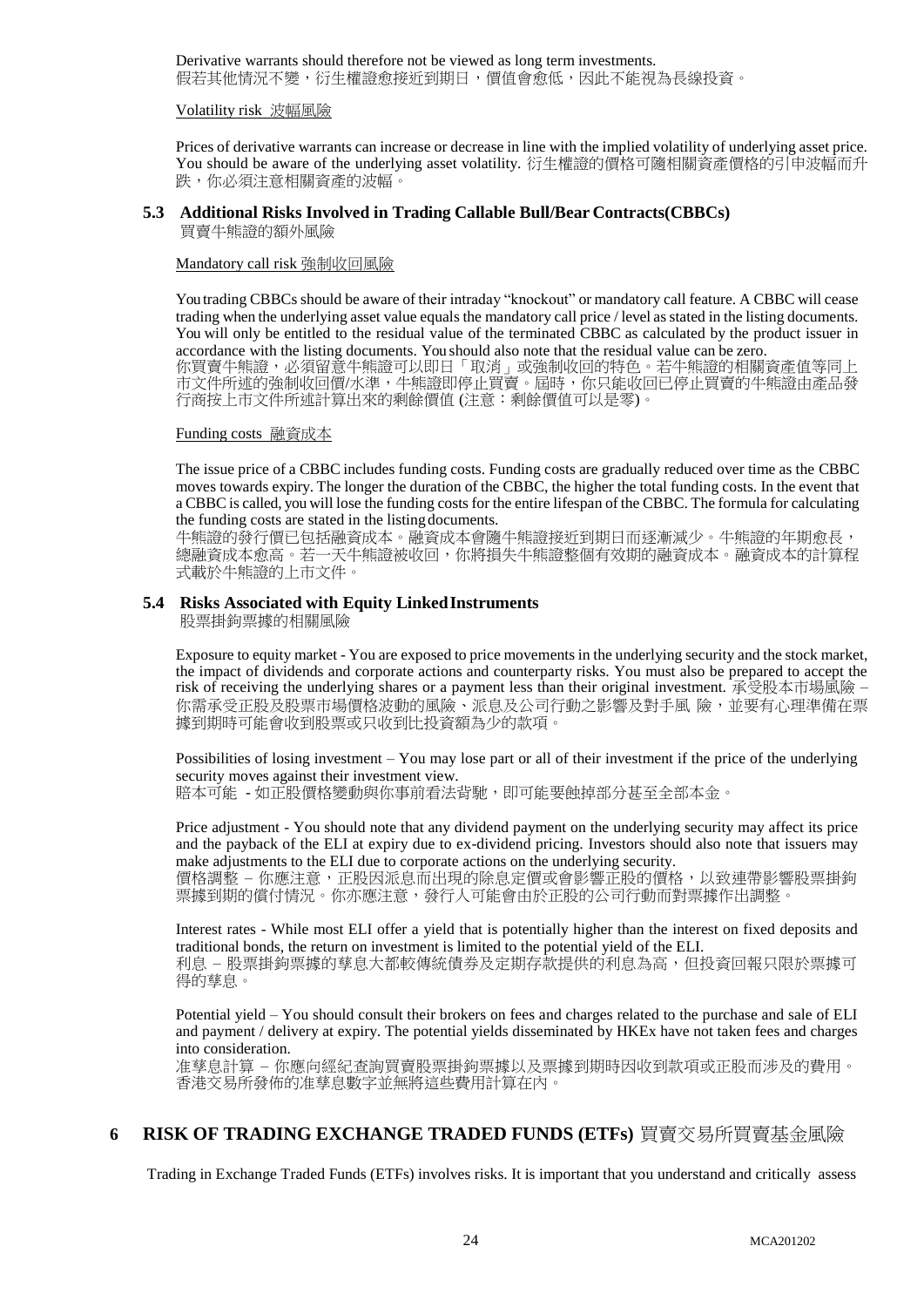the implications arising due to different ETF structures. You should understand the nature and risks before trading in ETFs. 買賣交易所買賣基金涉及風險。你是否瞭解並能審慎評估不同的交易所買賣基金結構及特色會有 何影響極 為重要。買賣交易所買賣基金前,你應清楚明白其性質及風險。

You should carefully review and understand the terms and conditions of the ETFs, together with the financial statements and other information set out in the offering document, and should where applicable, consult your own legal, tax, accounting, financial and other professional advisers to ensure that any decision to invest in the ETFs are suitable with regard to your specific circumstances and financial position.

你應仔細審閱及明白載於交易所買賣基金銷售文件的條款及條件,及其財務報表和其他資料。並應(如適 用)諮詢你的法律、稅務、會計、財務及其他專業顧問,以確保投資於該類交易所買賣基金的任何決定對 閣下的具體情況及財務狀況為合適。

#### 6.1 **Risks Associated with Exchange Traded Funds (ETFs)** 交易所買賣基金的相關風險

Market risk 市場風險

ETFs are typically designed to track the performance of certain indices, market sectors, or groups of assets such as stocks, bonds, or commodities. ETF managers may use different strategies to achieve this goal, but in general they do not have the discretion to take defensive positions in declining markets. You must be prepared to bear the risk of loss and volatility associated with the underlying index/assets.

交易所買賣基金主要為追蹤某些指數、行業/領域又或資產組別(如股票、債券或商品) 的表現。交易 所買賣基金經理可用不同策略達至目標,但通常也不能在跌市中酌情採取防守策略。你必須要有因為 相關指數/資產的波動而蒙受損失的準備。

#### Tracking errors 追蹤誤差

Tracking errors refer to the disparity in performance between an ETF and its underlying index/assets. Tracking errors can arise due to factors such as the impact of transaction fees and expenses incurred to the ETF, changes in composition of the underlying index/assets, and the ETF manager's replication strategy. (The common replication strategies include full replication/representative sampling and synthetic replication which are discussed in more detail below.)

這是指交易所買賣基金的表現相關指數/資產的表現脫節,原因可以來自交易所買賣基金的交易費及 其他費用、相關指數/資產改變組合、交易所買賣基金經理的複寫原則等等因素。(常見的複寫原則包 括完全複製/選具代表性樣本以及綜合複製,詳見下文。)

#### Trading at discount or premium 以折讓或溢價交易

An ETF may be traded at a discount or premium to its Net Asset Value (NAV). This price discrepancy is caused by supply and demand factors, and may be particularly likely to emerge during periods of high market volatility and uncertainty. This phenomenon may also be observed for ETFs tracking specific markets or sectors that are subject to direct investment restrictions. 交易所買賣基金的價格可能會高於或低於其資產淨值,當中主要 是供求因素的問題,在市場大幅波動 兼變化不定期間尤其多見,專門追蹤一些對直接投資設限的市場 /行業的交易所買賣基金亦可能會有此 情況。

#### Foreign exchange risk 外匯風險

You trading ETFs with underlying assets not denominated in Hong Kong dollars are also exposed to exchange rate risk. Currency rate fluctuations can adversely affect the underlying asset value, also affecting the ETF price. 若你所買賣交易所買賣基金的相關資產並非以港幣為單位,將尚要面對外匯風險。貨幣兌換率的波動 可對相關資產的價值造成負面影響,連帶影響交易所買賣基金的價格。

#### Liquidity risk 流通量風險

Securities Market Makers (SMMs) are Exchange Participants that provide liquidity to facilitate trading in ETFs. Although most ETFs are supported by one or more SMMs, there is no assurance that active trading will be maintained. In the event that the SMMs default or cease to fulfill their role, you may not be able to buy or sell the product. 證券莊家是負責提供流通量、方便買賣交易所買賣基金的交易所參與者。儘管交易所 買賣基金多有一 個或以上的證券莊家,但若有證券莊家失責或停止履行職責,你或就不能進行買賣。

Counterparty risk involved in ETFs with different replication strategies 交易所買賣基金的不同複製策略涉及對手風險

(a) Full replication and representative sampling strategies 完全複製及選具代表性樣本策略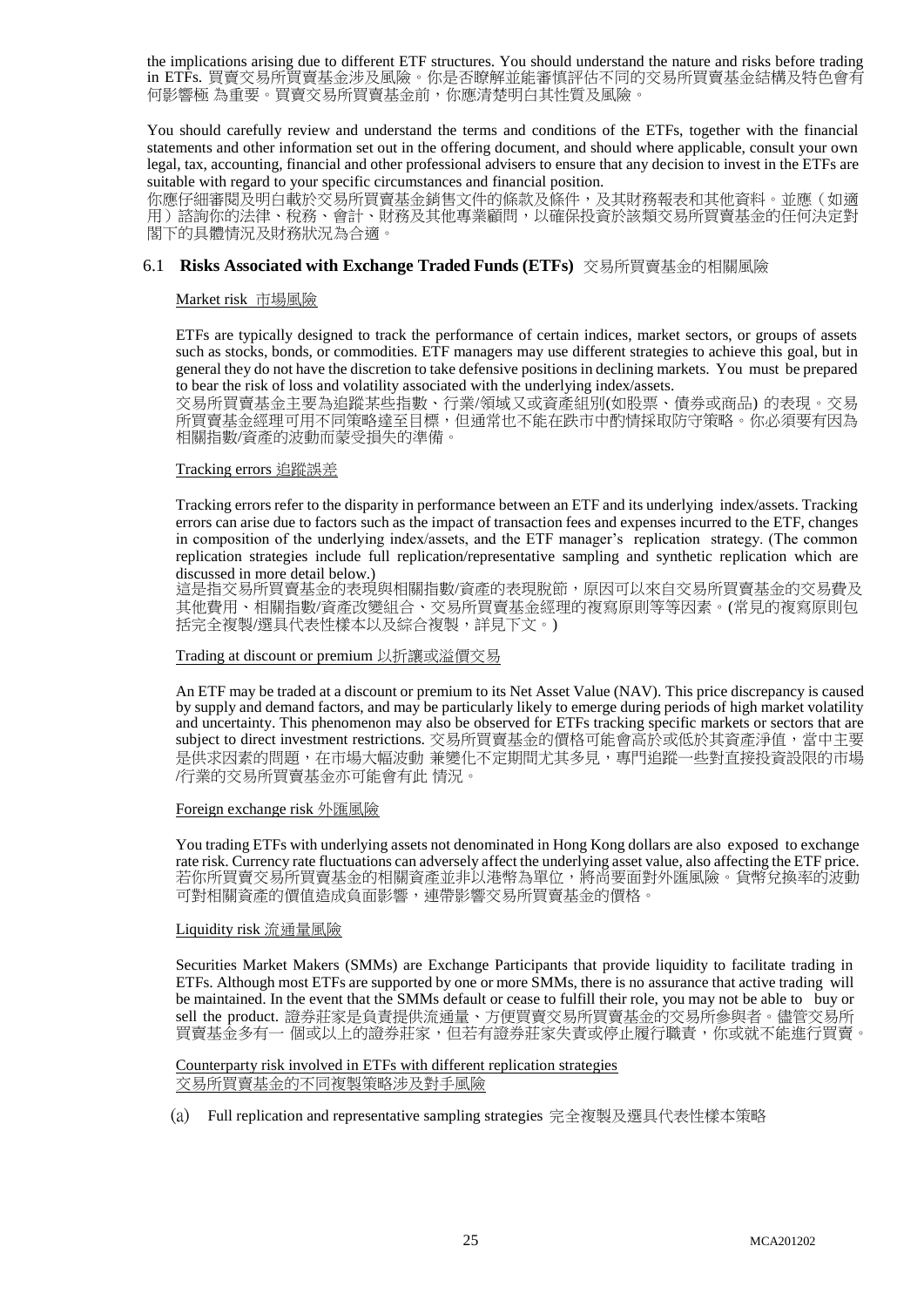An ETF using a full replication strategy generally aims to invest in all constituent stocks/assets in the same weightings as its benchmark. ETFs adopting a representative sampling strategy will invest in some, but not all of the relevant constituent stocks/assets. For ETFs that invest directly in the underlying assets rather than through synthetic instruments issued by third parties, counterparty risk tends to be less of concern. 採用完全複製策略的交易所買賣基金,通常是按基準的相同比重投資於所有的成份股/資產。採取 選具代表性樣本策略的,則只投資於其中部分(而不是全部)的相關成份股/資產。直接投資相關資 產而不經第三者所發行合成複製工具的交易所買賣基金,其交易對手風險通常不是太大問題。

(b) Synthetic replication strategies 綜合複製策略

ETFs utilizing a synthetic replication strategy use swaps or other derivative instruments to gain exposure to a benchmark. Currently, synthetic replication ETFs can be further categorized into two forms: 採用綜合複製策略的交易所買賣基金,主要透過掉期或其他衍生工具去追蹤基準的表現。現時, 採取綜合複製策略的交易所買賣基金可再分為兩種:

i. Swap-based ETFs 以掉期合約構成

- Total return swaps allow ETF managers to replicate the benchmark performance of ETFs without purchasing the underlying assets. 總回報掉期讓交易所買賣基金經理可以複製基金基準的表 現而不用購買其相關資產。
- Swap-based ETFs are exposed to counterparty risk of the swap dealers and may suffer losses if such dealers default or fail to honor their contractual commitments. 以掉期合約構成的交易所買賣基 金需承受源自掉期交易商的交易對手風險。若掉期交易商 失責或不能履行其合約承諾,基 金或要蒙受損失。

ii. Derivative embedded ETFs 以衍生工具構成

- ETF managers may also use other derivative instruments to synthetically replicate the economic benefit of the relevant benchmark. The derivative instruments may be issued by one or multiple issuers. 交易所買賣基金經理也可以用其他衍生工具,綜合複製相關基準的經濟利益。有關 衍生工 具可由一個或多個發行商發行。
- Derivative embedded ETFs are subject to counterparty risk of the derivative instruments' issuers and may suffer losses if such issuers default or fail to honor their contractual commitments. 以衍 生工具構成的交易所買賣基金需承受源自發行商的交易對手風險。若發行商失責或不 能履 行其合約承諾,基金或要蒙受損失。

Even where collateral is obtained by an ETF, it is subject to the collateral provider fulfilling its obligations. There is a further risk that when the right against the collateral is exercised, the market value of the collateral could be substantially less than the amount secured resulting in significant loss to the ETF. 交易所買賣基金即使取得抵押品,也需依靠抵押品提供者履行責任。此外,申索抵押品的權利一旦行 使,抵押品的市值可以遠低於當初所得之數,令交易所買賣基金損失嚴重。

## **7 RISK OF TRADING NASDAQ-AMEX SECURITIES AT THE STOCK EXCHANGEOF HONG KONG LIMITED**

在香港聯合交易有限公司買賣納斯達克 – 美國證券交易所證券的風險

The securities under the Nasdaq-Amex Pilot Program (PP) are aimed at sophisticated investors. You should consult us and become familiarised with the PP before trading in the PP securities. You are aware that the PP securities are not regulated as a primary or secondary listing on the Main Board or the Growth Enterprise Market of The Stock Exchange of Hong Kong Limited.

按照納斯達克–美國證券交易所試驗計畫 (試驗計畫) 掛牌買賣的證券是為熟悉投資技巧的投資者而設 的。 你在買賣該項試驗計畫的證券之前,應先諮詢本公司的意見和熟悉該項試驗計畫。你應知悉,按照該 項試 驗計畫掛牌買賣的證券並非以香港聯合交易所有限公司的主機板或創業板作第一或第二上市的證券 類別 加以監管。

# **8 RISK OFINVESTING IN RENMINBI-DENOMINATED PRODUCTS** 投資人民幣計價產品的風險

#### 8.1 **Investment / Market risk** 投資風險/市場風險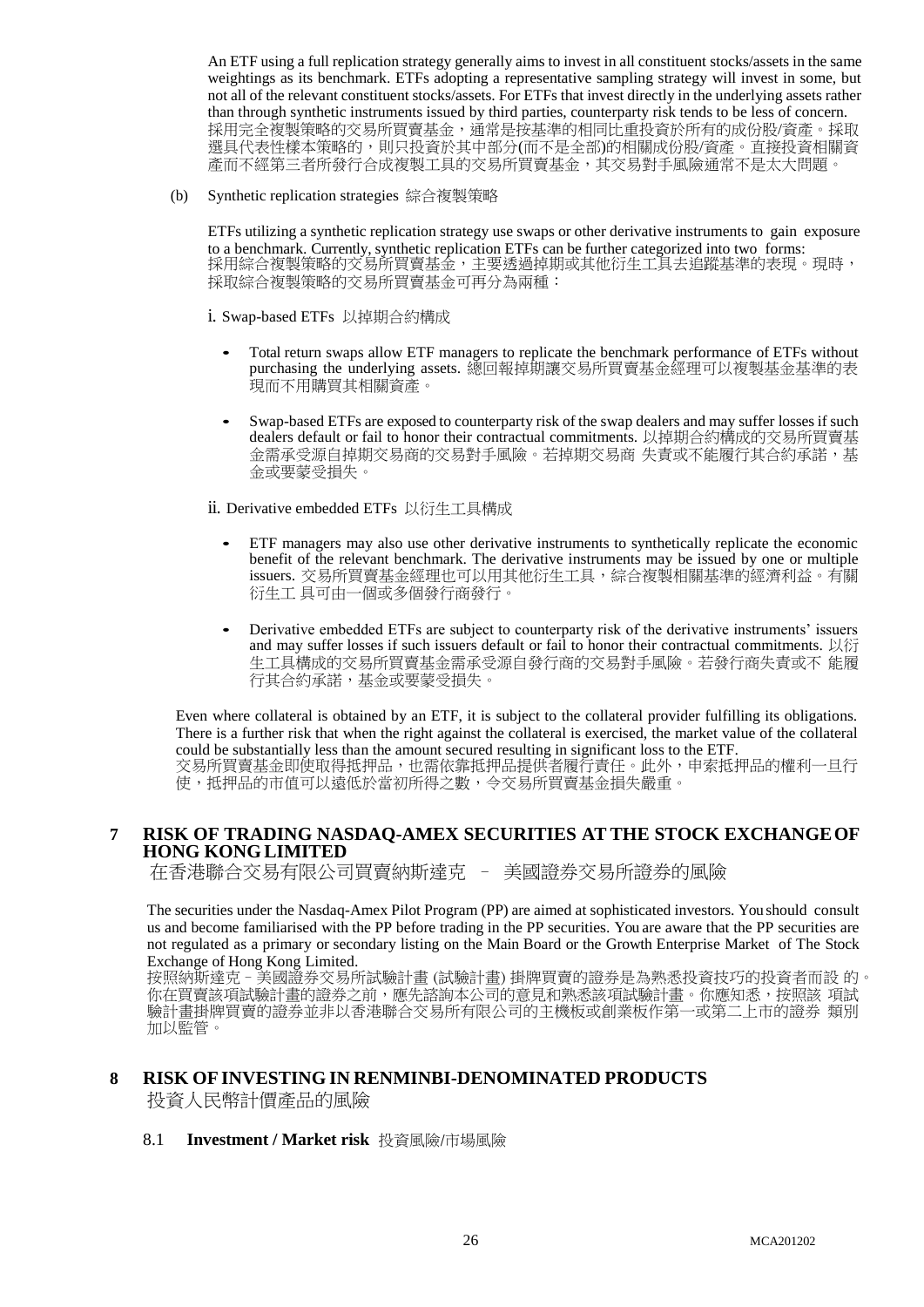Renminbi products are subject to investment risk and may not be principal protected i.e. the assets that the products invest in or referenced to may fall as well as rise, resulting in gains or losses to the product. This means that you may suffer a loss even if renminbi appreciates. Depending on the nature of the renminbi product and its investment objective, there may be other risk factors specific to the product which you should consider. You should always understand the nature, investment objective, strategy, key features and risks of the renminbi products and assess whether these products are suitable for you in terms of your own investment needs and risk profile before you invest in the renminbi products. Seek professional advice if in doubt.

人民幣產品須面對投資風險,並且可能不保本。即產品內的投資或相關資產的價格可升可跌,而導 致產品可能賺取收益或招致損失。因此,即使人民幣升值,你亦可能須承受虧損。視乎該人民幣產 品的性質及投資目標,你可能須承受其他風險。作出投資決定前,你應清楚瞭解產品的性質、投資 目標、策略、主要特點及風險,評估有關產品是否符合你的投資需要,並考慮你是否可以承受有關 風險。如有疑問,應尋求專業意見。

#### 8.2 **Liquidity risk** 流通風險

Renminbi products are also subject to liquidity risk as renminbi products are a new type of product and there may not be regular trading or an active secondary market. Therefore you may not be able to sell your investment in the product on a timely basis, or you may have to sell the product at a deep discount to its value. 由於人民幣產品是一項新產品,因此可能沒有一般的交易活動或活躍的二手市場。因此,你或不能 即時出售有關產品,又或可能要以極低價出售。

#### 8.3 **Issuer / Counterparty risk** 發行人/交易對手風險

Renminbi products are subject to the credit and insolvency risks of their issuers. You should consider carefully the creditworthiness of the issuers before investing. Furthermore, as a renminbi product may invest in derivative instruments, counterparty risk may also arise as the default by the derivative issuers may adversely affect the performance of the renminbi products and result in substantial losses.

人民幣產品須面對發行人的信貸風險及無力償債風險。你應該仔細考慮發行人的信用程度,再作出 投資決定。由於人民幣產品亦可能投資於衍生工具,你亦須承受衍生工具發行人違約的風險。這些 風險可能對產品的回報有負面影響,更可能構成重大損失。

#### 8.4 **Currency risk** 貨幣風險

In general, a non-Mainland (including Hong Kong) investor who holds a local currency other than renminbi will be exposed to currency risk if he invests in a renminbi product. This is because renminbi is a restricted currency and subject to exchange controls, you may have to convert the local currency into renminbi when you invest in a renminbi product. When you redeem/sell your investment, you may also need to convert the renminbi received upon redemption/sale of your investment product into the local currency (even if redemptions/sale proceeds are paid in renminbi). During these processes, you will incur currency conversion costs and will also be exposed to currency risk. In other words, even if the price of the renminbi product remains the same when you purchase it and when you redeem/sell it, you will still incur a loss when you convert the redemption/sale proceeds into local currency if renminbi has depreciated. Like any currency, the exchange rate of renminbi may rise or fall. Further, renminbi is subject to conversion restrictions and foreign exchange control mechanism. 一般來說,非內地(包括香港)的投資者若以人民幣以外的本地貨幣投資人民幣產品, 便需承受匯 率風險。因為人民幣是受到外匯管制的貨幣,當你打算投資於人民幣產品時,便可能要 將你的本地 貨幣轉換為人民幣。而當你贖回或售出你的投資時,你或需要將人民幣轉換回本地貨幣 (即使贖回 或出售投資的收益是以人民幣繳付)。在這過程中,你會牽涉轉換貨幣的成本,亦要承受 匯率風險。 換言之,就算你買賣該人民幣產品的價格不變,於轉換貨幣的過程中,如果人民幣貶值, 你亦會有 所損失。正如所有貨幣一樣,人民幣的匯率可升可跌,而人民幣更受到轉換限制及外匯管制 的貨幣。

## **9 RISK OF PROVIDING AN AUTHORITY TO HOLD MAIL OR TO DIRECT MAIL TO THIRD PARTIES**

提供代存郵件或將郵件轉交第三方的授權書的風險

If you provide us with an authority to hold mail or to direct mail to third parties, it is important for you to promptly collect in person all contract notes and statements of your account and review them in detail to ensure that any anomalies or mistakes can be detected in a timely fashion. 假如你向本公司提供授權書,允許本公司代存郵件 或將郵件轉交予第三方,那麼你便須盡速親身收取所有 關於你戶口的成交單據及結單,並加以詳細閱讀, 以確保可及時偵察到任何差異或錯誤。